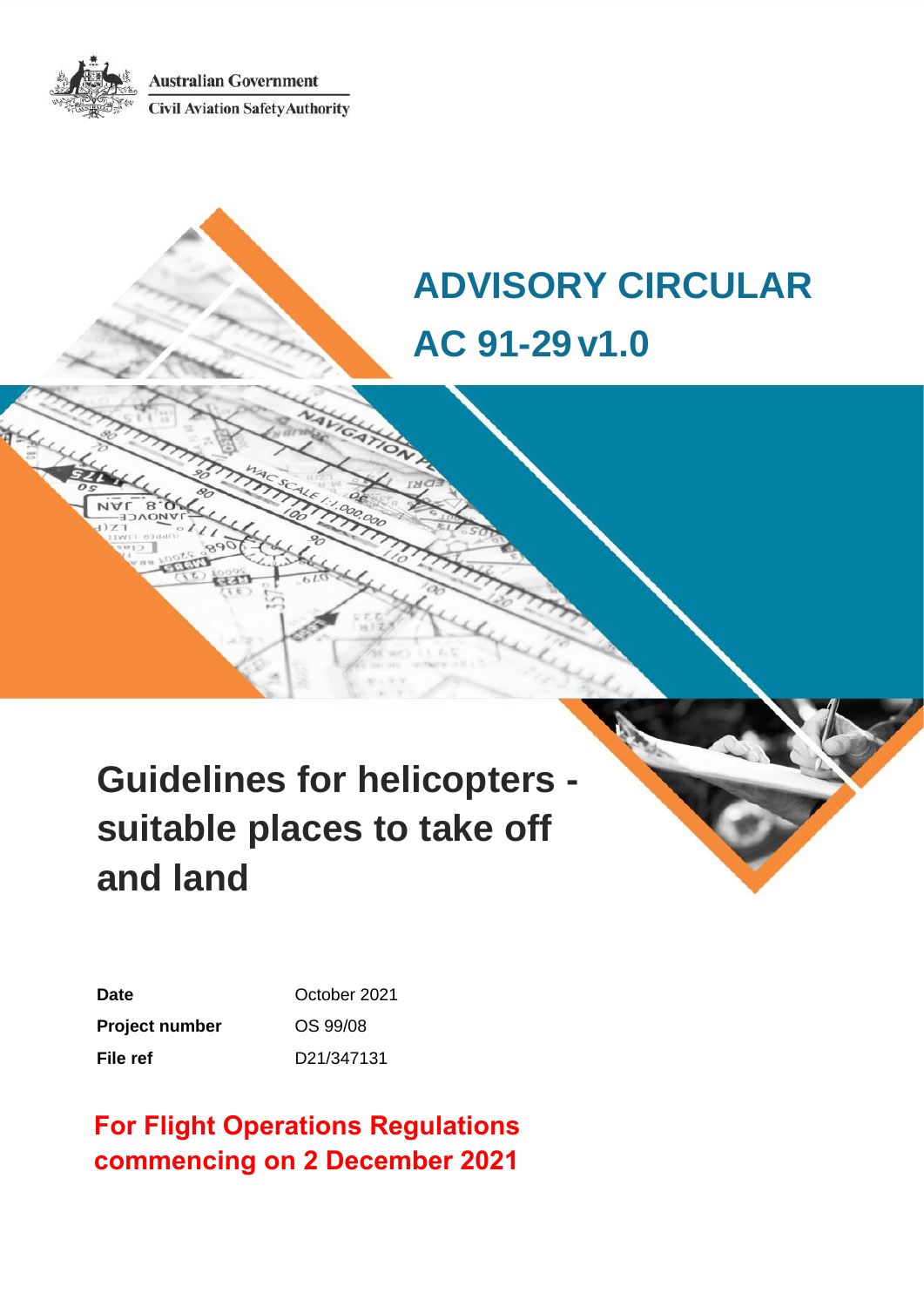Advisory circulars are intended to provide advice and guidance to illustrate a means, but not necessarily the only means, of complying with the Regulations, or to explain certain regulatory requirements by providing informative, interpretative and explanatory material.

**Advisory circulars should always be read in conjunction with the relevant regulations.**

# Audience

This advisory circular (AC) is for pilots and operators of helicopters.

# Purpose

This AC provides guidance to assist pilots in assessing the suitability of a place for a helicopter to safely take off and land. It provides an overview of the pilot's responsibilities and discusses some, but not all, circumstances, including prevailing weather conditions, that are recommended to be considered. It also provides general information and advice to enhance the safety of taking off and landing at any place.

While this AC primarily highlights general principles related to the selection and use of places for helicopters to take-off and land, it does not cover the application of the rotorcraft performance class rules required to be used by an Australian air transport operator under Part 133 or able to be used by a person conducting an aerial work operation under Part 138.

For locations that are not certified aerodromes, the pilot may not be able to solely rely on published information and may need to seek information from the owner or operator of the land in question to ensure a safe outcome.

The pilot in command (PIC) is ultimately responsible for the safe conduct of their flight. In some circumstances, the responsibility is shared with the aircraft operator, particularly in air transport operations. CASA recommends that pilots and operators (where applicable) consider the advice in this AC when determining whether it is safe to take off from or land at any place/aerodrome.

# For further information

For further information, contact CASA's Flight Standards Branch (telephone 131 757 or email flightstandards@casa.gov.au).

Unless specified otherwise, all subregulations, regulations, Divisions, Subparts and Parts referenced in this AC are references to the *Civil Aviation Safety Regulations 1998 (CASR)*.

AC 91-29 v1.0 **Page 1 Details 10** October 2021 **Page 1 Page 1**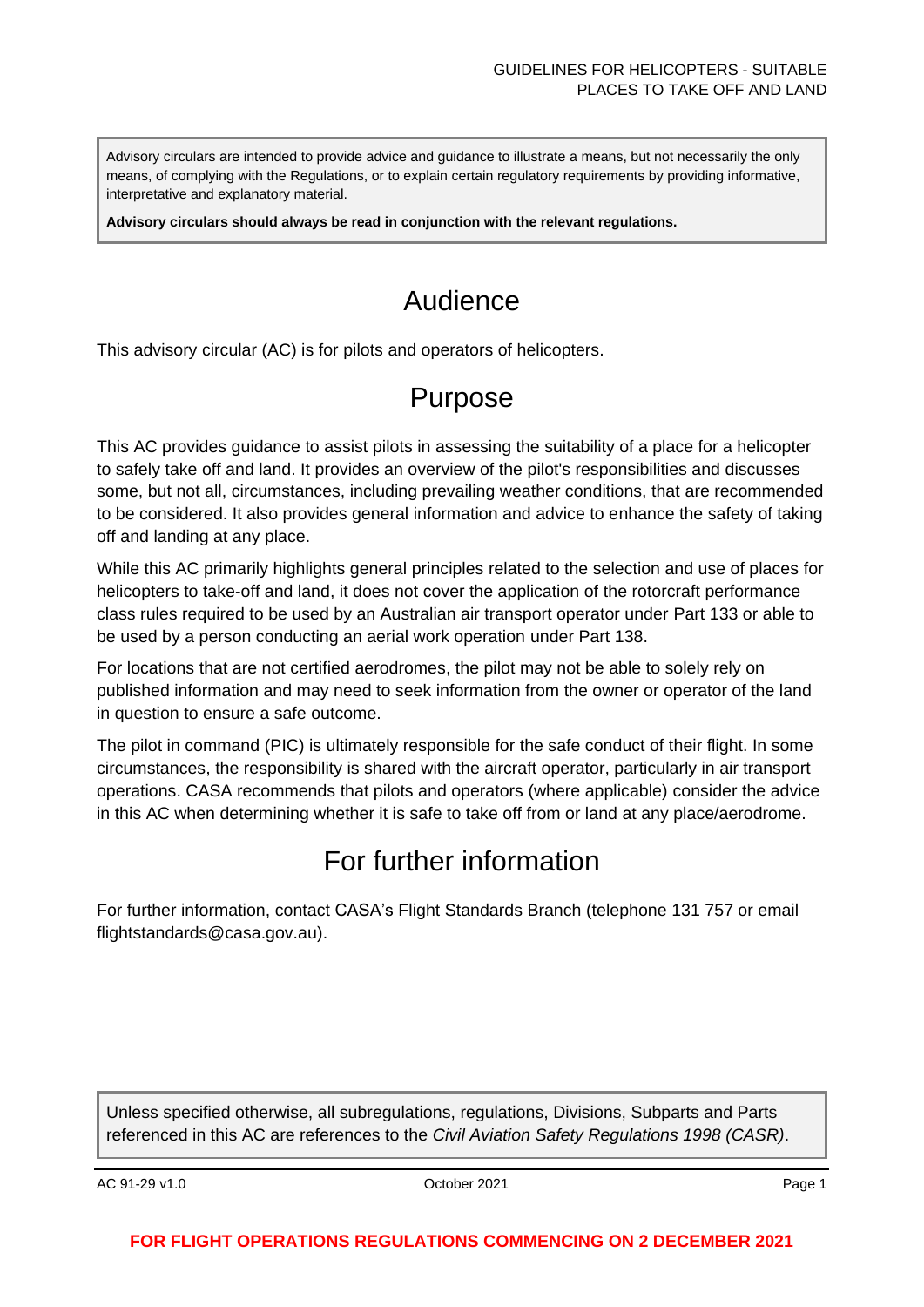# **Status**

This version of the AC is approved by the Branch Manager, Flight Standards.

| <b>Version</b> | <b>Date</b>     | <b>Details</b>                                                                                                                                                 |
|----------------|-----------------|----------------------------------------------------------------------------------------------------------------------------------------------------------------|
| l v1.0         | October<br>2021 | Initial AC. This AC supports 91.410 and replaces helicopter operational<br>information in CAAP 92-2(2) from 2 December 2021 when the CAAP will<br>be repealed. |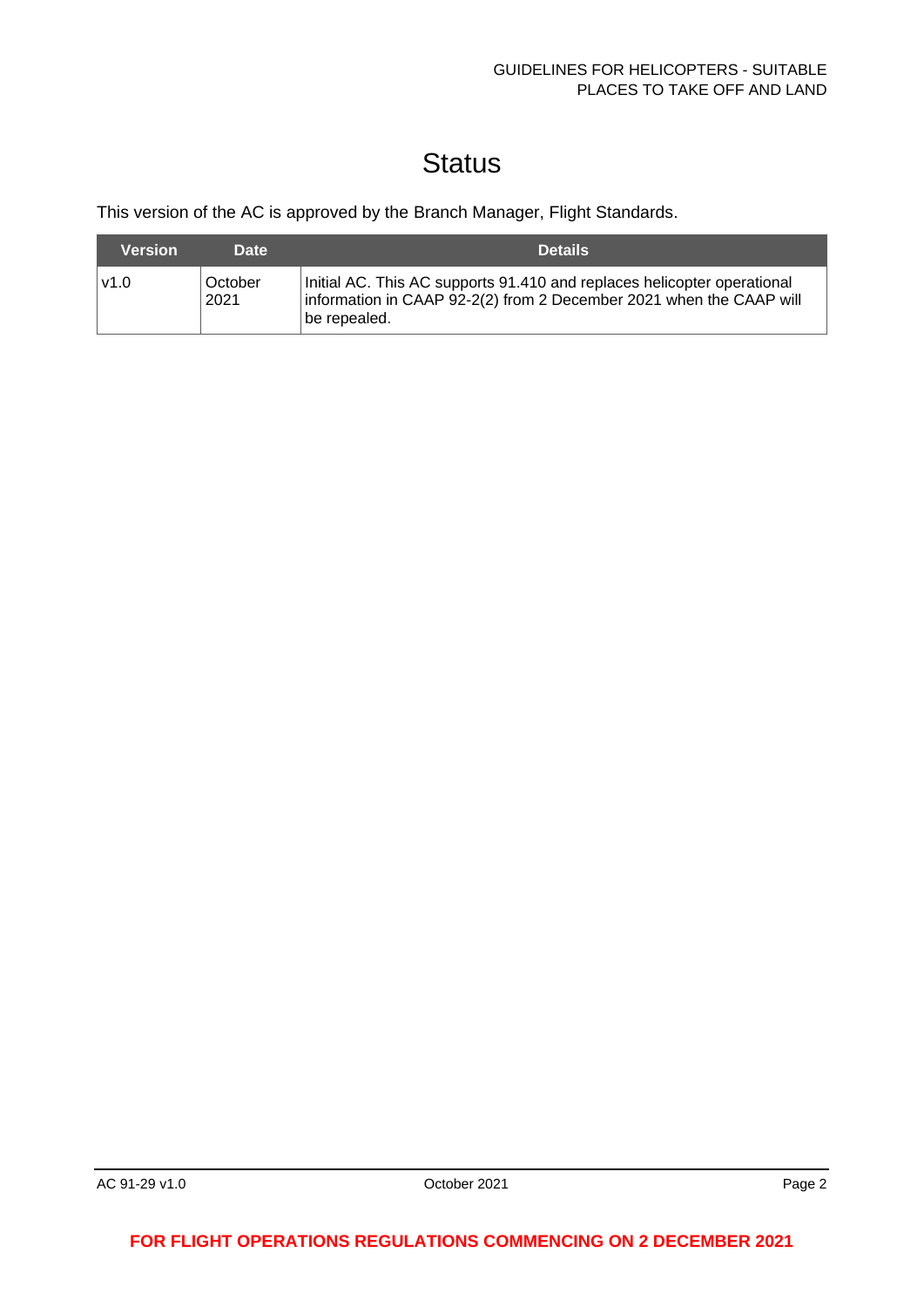# **Contents**

| 1            | <b>Reference material</b> |                                                                      |                |
|--------------|---------------------------|----------------------------------------------------------------------|----------------|
|              | 1.1                       | Acronyms                                                             | 5              |
|              | 1.2                       | <b>Definitions</b>                                                   | 6              |
|              | 1.3                       | References                                                           | $\overline{7}$ |
| $\mathbf{2}$ |                           | Introduction                                                         | 9              |
|              | 2.1                       | Definition of aerodrome in the Civil Aviation Act                    | 9              |
|              | 2.2                       | Use of aerodromes                                                    | 9              |
|              | 2.3                       | <b>HLS</b> size characteristics                                      | 10             |
|              | 2.4                       | Types of aerodromes for use of helicopters                           | 12             |
| 3            |                           | <b>Explanation of aerodrome suitability considerations</b>           | 15             |
|              | 3.1                       | Overview                                                             | 15             |
|              | 3.2                       | Legal considerations                                                 | 15             |
|              | 3.3                       | Ambient conditions                                                   | 16             |
|              | 3.4                       | Weight altitude temperature (WAT) limitations                        | 20             |
|              | 3.5                       | Obstacles on and in the vicinity of an aerodrome                     | 21             |
|              | 3.6                       | Emergency alighting areas and climb – engine failure during take-off | 21             |
|              | 3.7                       | Foreign object damage, gravel and dust                               | 21             |
| 4            |                           | Aircraft certification and performance                               | 22             |
|              | 4.1                       | <b>Basics of certification</b>                                       | 22             |
|              | 4.2                       | Aircraft flight manual/pilot operating handbook                      | 22             |
|              | 4.3                       | Performance information                                              | 23             |
|              | 4.4                       | Take-off and landing distances in the AFM/POH                        | 23             |
|              | 4.5                       | What must a rotorcraft flight manual contain as a minimum            | 24             |
| 5            |                           | Information about aerodromes publications                            | 26             |
|              | 5.1                       | Aerodrome standards                                                  | 26             |
|              | 5.2                       | Publications containing aerodrome data                               | 26             |
| 6            |                           | <b>Permission to operate</b>                                         | 27             |
|              | 6.1                       | Ownership and management                                             | 27             |
|              | 6.2                       | Penalties and liability                                              | 27             |
| 7            |                           | <b>Pilot responsibilities</b>                                        | 28             |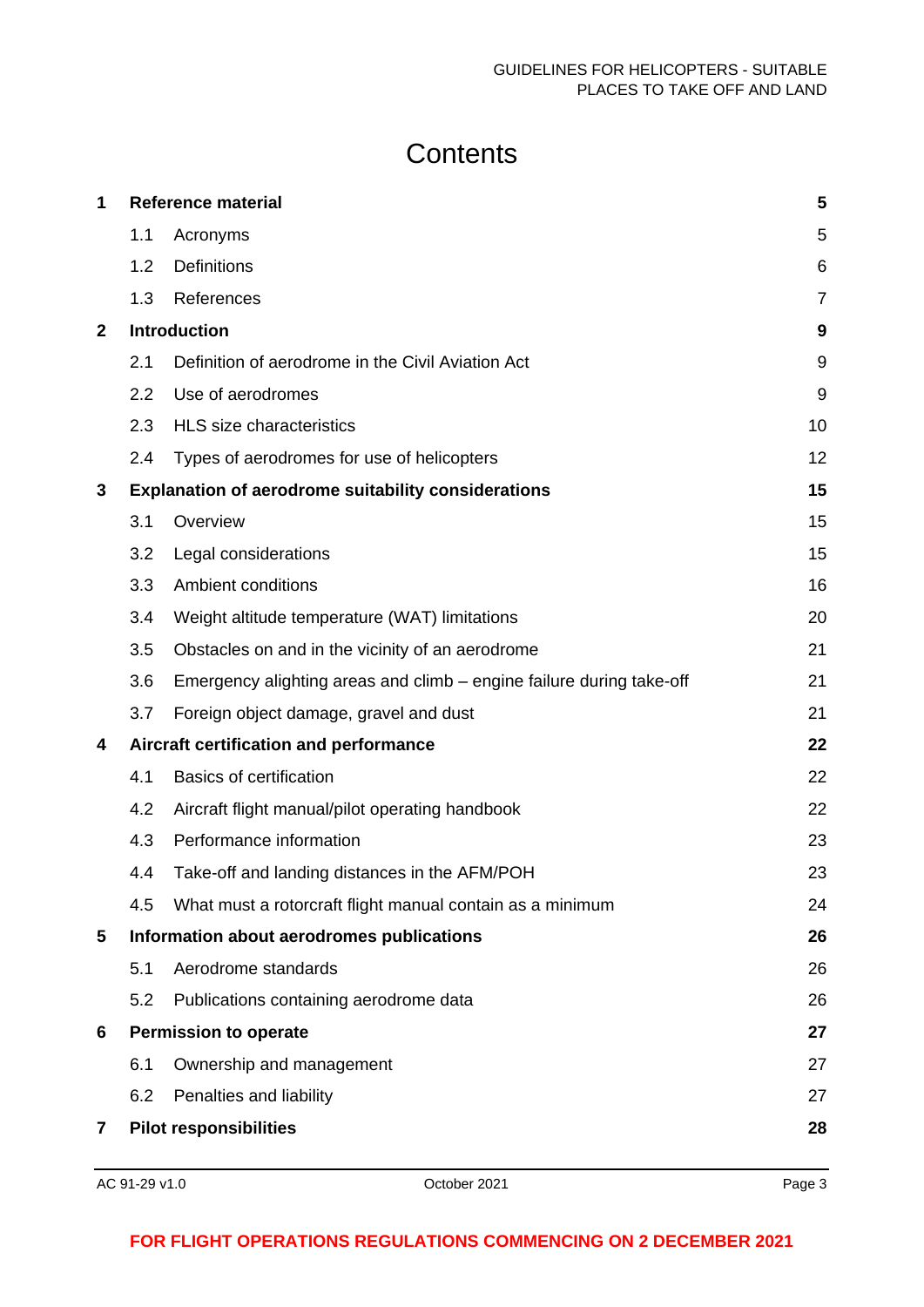|    | 7.1 | Compliance with the flight manual              | 28 |
|----|-----|------------------------------------------------|----|
|    | 7.2 | Deciding to use an aerodrome or HLS            | 28 |
|    | 7.3 | Accuracy of calculations                       | 29 |
|    | 7.4 | No-go situations                               | 29 |
| 8  |     | <b>Recommended safety margins</b>              | 30 |
| 9  |     | <b>Critical operations</b>                     | 32 |
|    | 9.1 | Obstructions and mechanical turbulence         | 32 |
|    |     | 10 Take-off and approach and landing technique | 33 |
|    |     | 10.1 General                                   | 33 |
|    |     | 10.2 Take-off                                  | 33 |
|    |     | 10.3 Landing                                   | 34 |
| 11 |     | Precautionary search and inspection procedure  | 36 |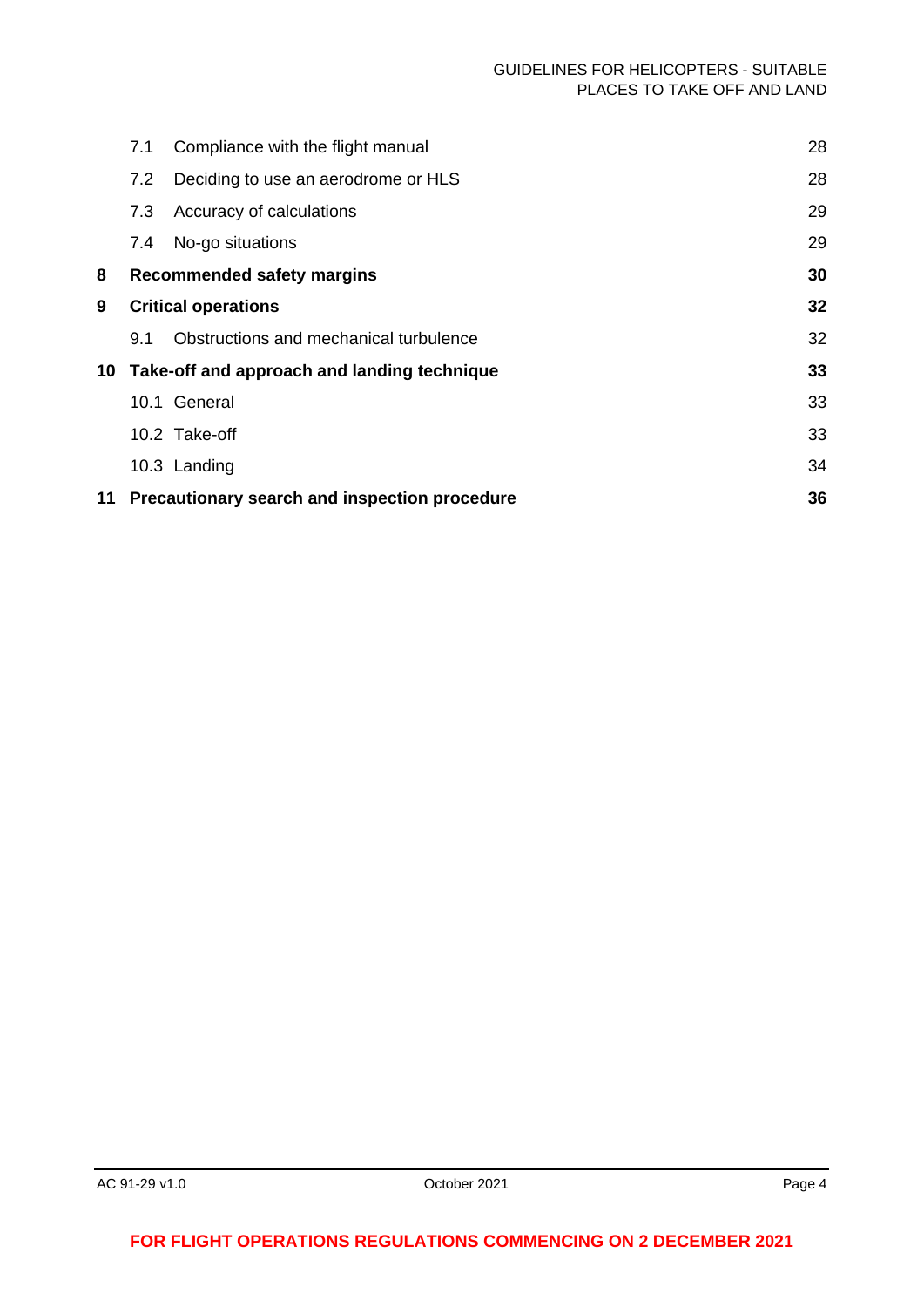# <span id="page-5-0"></span>**1 Reference material**

# <span id="page-5-1"></span>**1.1 Acronyms**

The acronyms and abbreviations used in this AC are listed in the table below.

| <b>Acronym</b> | <b>Description</b>                                           |
|----------------|--------------------------------------------------------------|
| AC             | advisory circular                                            |
| <b>AFM</b>     | aircraft flight manual                                       |
| <b>AGL</b>     | above ground level                                           |
| <b>AWIS</b>    | Aerodrome Weather Information Service                        |
| <b>CASR</b>    | Civil Aviation Safety Regulations 1998                       |
| D              | D (see Definitions)                                          |
| <b>DLB</b>     | <b>Dynamic Load Bearing</b>                                  |
| <b>EASA</b>    | <b>European Aviation Safety Agency</b>                       |
| <b>FAR</b>     | Federal Aviation Regulations of the United States of America |
| <b>FATO</b>    | final approach and take-off area                             |
| <b>HIGE</b>    | hover in ground effect                                       |
| <b>HLS</b>     | helicopter landing site                                      |
| <b>HOGE</b>    | hover over ground effect                                     |
| <b>ISA</b>     | International Standard Atmosphere                            |
| <b>ICAO</b>    | International Civil Aviation Organization                    |
| <b>LDR</b>     | landing distance required                                    |
| <b>LSALT</b>   | Lowest Safe Altitude                                         |
| <b>MLW</b>     | maximum landing weight                                       |
| <b>MOS</b>     | <b>Manual of Standards</b>                                   |
| <b>MTOW</b>    | maximum take-off weight                                      |
| <b>NAA</b>     | <b>National Aviation Authority</b>                           |
| <b>OEI</b>     | one engine inoperative                                       |
| PA             | pressure altitude                                            |
| <b>PIC</b>     | pilot in command                                             |
| <b>POH</b>     | pilot operating handbook                                     |
| QNH            | regional or airfield pressure setting                        |
| <b>RD</b>      | Rotor Diameter                                               |

AC 91-29 v1.0 **Detection Contract COVIDE 2021 Page 5**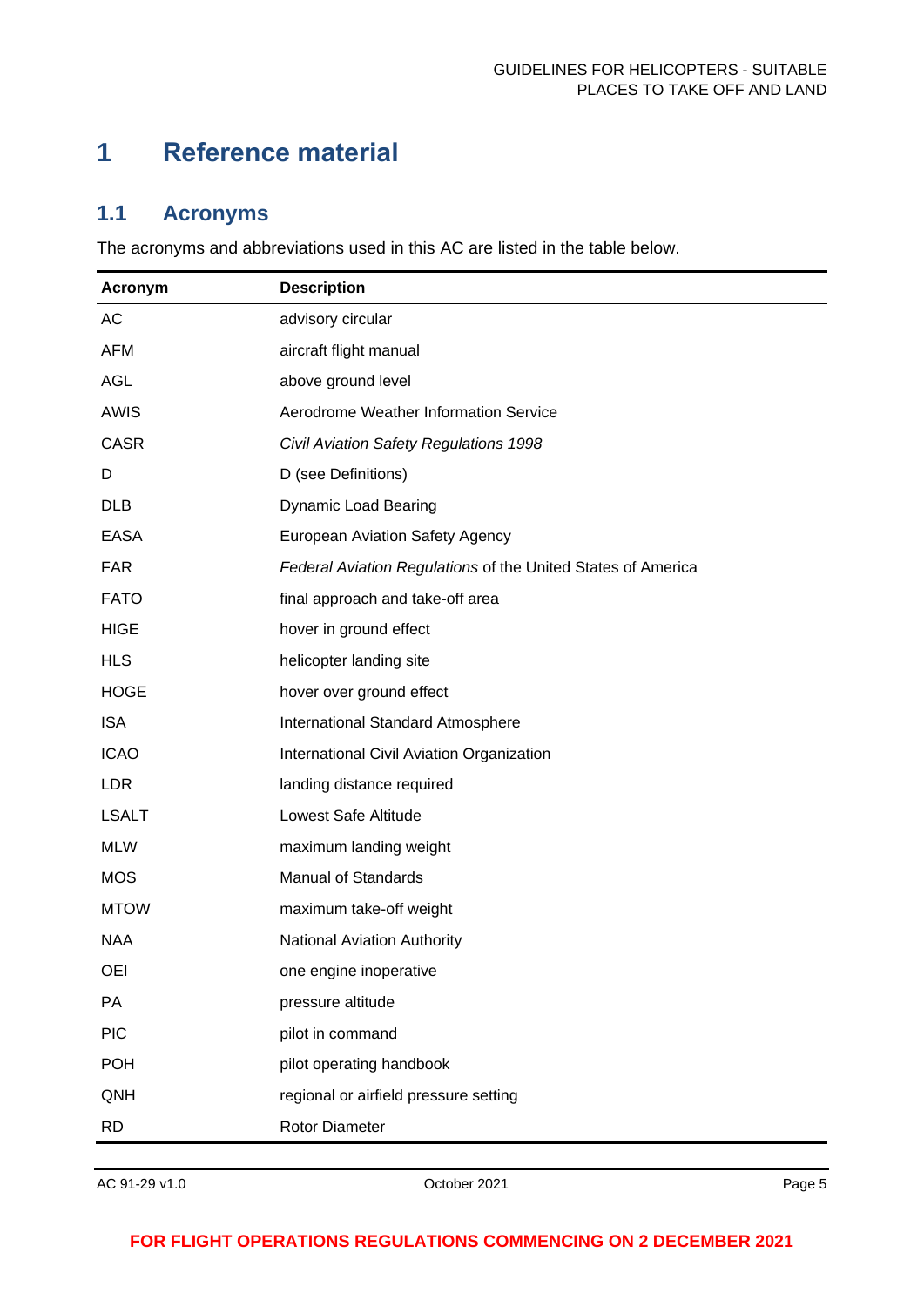| Acronym     | <b>Description</b>               |
|-------------|----------------------------------|
| TD/PM       | touchdown/positioning marking    |
| <b>TLOF</b> | touchdown and lift-off area      |
| <b>TODR</b> | take-off distance required       |
| VMC         | visual meteorological conditions |

# <span id="page-6-0"></span>**1.2 Definitions**

Terms that have specific meaning within this AC are defined in the table below. Where definitions from the Regulations have been reproduced for ease of reference, these are identified by grey shading. Should there be a discrepancy between a definition given in this AC and the Regulations, the definition in the Regulations prevails.

| <b>Term</b>                             | <b>Definition</b>                                                                                                                                                                                                                                                                                              |  |
|-----------------------------------------|----------------------------------------------------------------------------------------------------------------------------------------------------------------------------------------------------------------------------------------------------------------------------------------------------------------|--|
| <b>Basic HLS</b>                        | a place that may be used as an aerodrome for infrequent, opportunity and<br>short-term operations other than Air Transport operations by day under<br>helicopter Visual Meteorological Conditions (VMC).                                                                                                       |  |
| D                                       | for a rotorcraft, means the maximum dimensions of the rotorcraft                                                                                                                                                                                                                                               |  |
| area (FATO)                             | Final approach and take-off for the operation of a rotorcraft at an aerodrome, means the area of the<br>aerodrome:<br>from which a take-off is commenced; or<br>a.<br>over which the final phase of approach to hover is completed<br>b.                                                                       |  |
| <b>Helicopter Landing Site</b><br>(HLS) | means an aerodrome, including a heliport, intended for use wholly or partly<br>for the arrival, departure or movement of helicopters and where designed<br>to and capable of accommodating them, other rotorcraft.                                                                                             |  |
| Heliport                                | An area that is:<br>intended for use wholly or partly for the arrival or departure of<br>a.<br>helicopters, on:<br>land, or<br>i.<br>ii.<br>a building or other raised structure on land; and<br>meets or exceeds the heliport standards set out in Volume II of<br>b.<br>Annex 14 to the Chicago Convention.  |  |
| Lift-off                                | in relation to a helicopter, means to raise the helicopter from a position of<br>being in contact with the surface of the HLS into the air.                                                                                                                                                                    |  |
| Secondary HLS                           | A place suitable for use as an aerodrome for helicopter operations by day<br>or night that does not conform fully to the standards for a heliport set out in<br>Volume II of the Annex 14 to the Chicago Convention.                                                                                           |  |
| Take-off                                | in relation to a flight of a helicopter from a HLS, means the phase of flight<br>where the helicopter accelerates into forward flight and commences climb<br>at the relevant climb speed, or if not intending to climb, enters level flight<br>for the purposes of departure from the helicopter landing site. |  |
| <b>RD</b>                               | means the diameter of the main rotor with the engine/s running.                                                                                                                                                                                                                                                |  |
|                                         |                                                                                                                                                                                                                                                                                                                |  |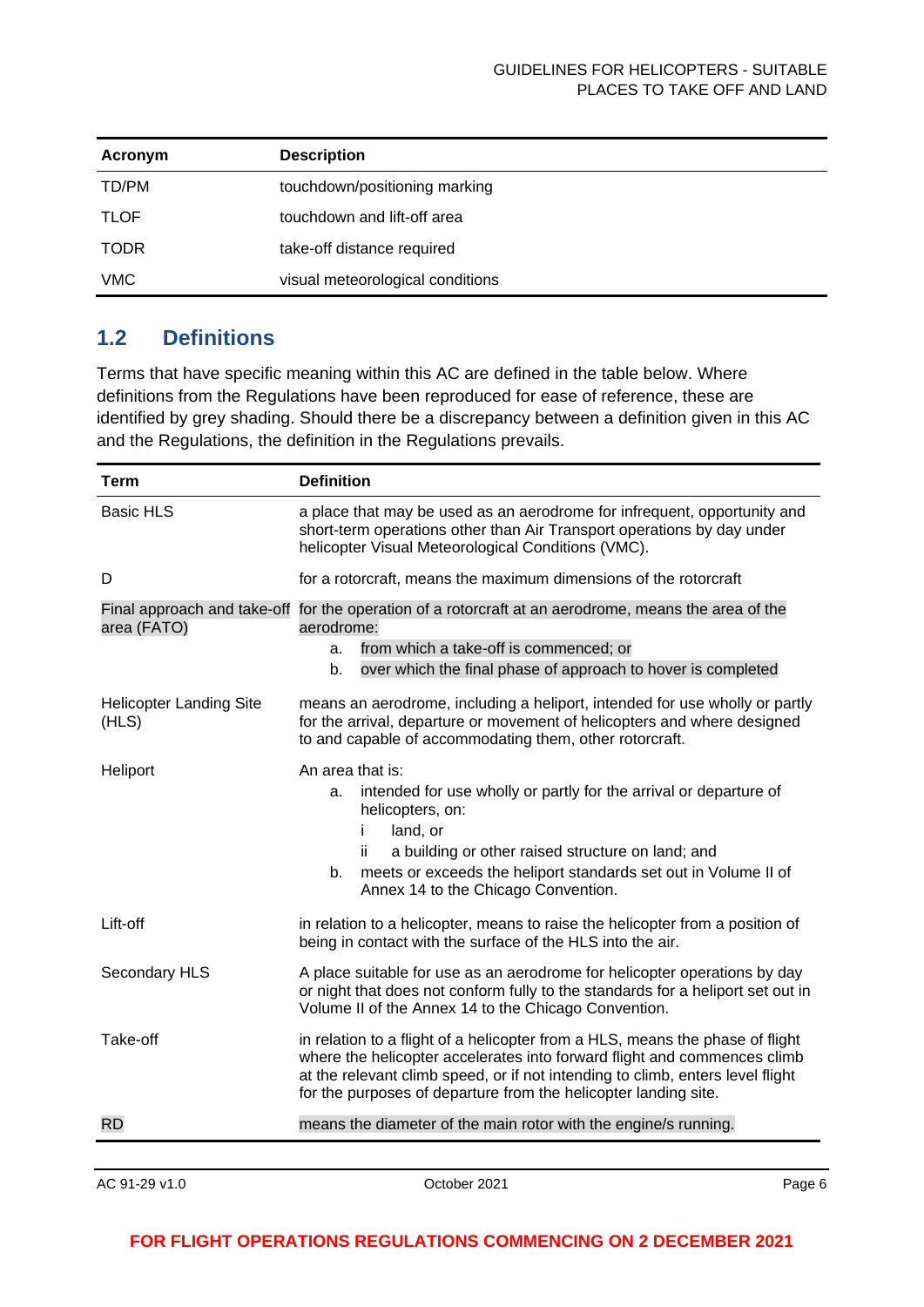#### GUIDELINES FOR HELICOPTERS - SUITABLE PLACES TO TAKE OFF AND LAND

| <b>Term</b>                           | <b>Definition</b>                                                                                                                                                                                                                                                         |
|---------------------------------------|---------------------------------------------------------------------------------------------------------------------------------------------------------------------------------------------------------------------------------------------------------------------------|
| Touchdown                             | means lowering the helicopter from a flight phase not in contact with the<br>surface of the HLS into a position which is in contact with the surface of the<br>HLS for a landing.                                                                                         |
| Touchdown and Lift-off<br>Area (TLOF) | touchdown and lift-off area and is the surface over which the touchdown<br>and lift-off is conducted                                                                                                                                                                      |
| R.                                    | for a rotorcraft, means the largest radius of the rotorcraft's main rotor disc,<br>as mentioned in the rotorcraft's flight manual.                                                                                                                                        |
| V <sub>TOSS</sub> (FAA)               | means take-off safety speed for a category A rotorcraft                                                                                                                                                                                                                   |
| V <sub>TOSS</sub> (Part 133)          | V <sub>TOSS</sub> , for a rotorcraft, means the minimum speed at which climb of the<br>rotorcraft is achieved with 1 engine inoperative and the remaining engines<br>operating within the operating limits mentioned in the rotorcraft's flight<br>manual for a take-off. |
| $V_{X}$                               | best angle of climb speed the airspeed at which the aircraft gains the<br>greatest amount of altitude in a given distance.                                                                                                                                                |
| VY                                    | best rate of climb speed–the airspeed that provides the most altitude gain<br>in a given period of time.                                                                                                                                                                  |

# <span id="page-7-0"></span>**1.3 References**

#### **Regulations**

Regulations are available on the Federal Register of Legislation website<https://www.legislation.gov.au/>

| <b>Document</b>         | Title                                            |
|-------------------------|--------------------------------------------------|
| Civil Aviation Act 1988 |                                                  |
| Part 91                 | General operating and flight rules               |
| Part 133                | Australian air transport operations - rotorcraft |
| Part 139                | Aerodromes                                       |

#### **Advisory material**

CASA's advisory circulars are available at [http://www.casa.gov.au/AC](http://www.casa.gov.au/ACs)

| <b>Document</b> | Title                                              |
|-----------------|----------------------------------------------------|
| <b>EASA</b>     | Off Airfield Landing Site Operations               |
| FAA-H           | Helicopter Flying Handbook                         |
| <b>FAR</b>      | Part 27 and 29 of the Federal Aviation Regulations |
| <b>ICAO</b>     | Annex 14 Volume II Heliports                       |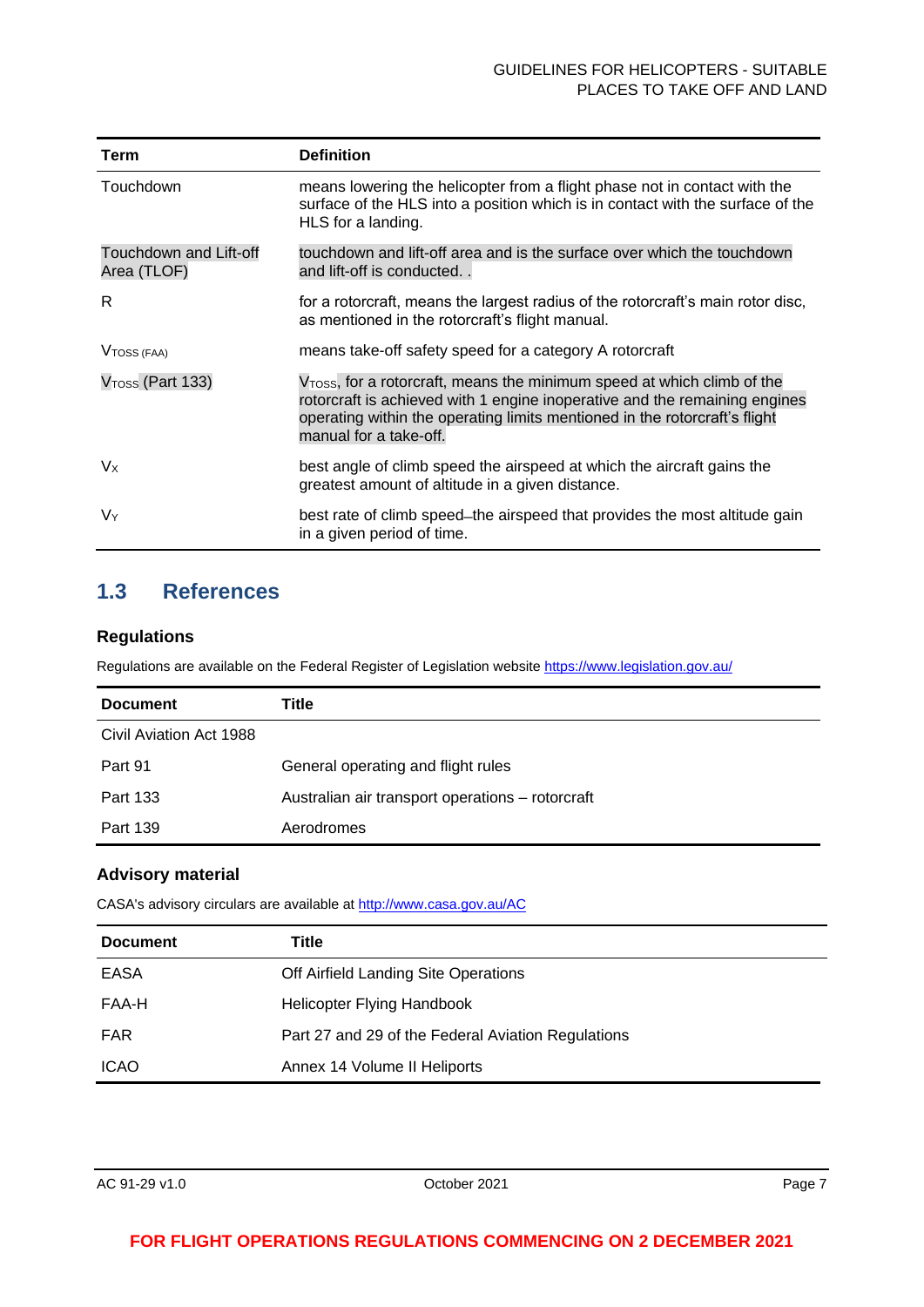#### GUIDELINES FOR HELICOPTERS - SUITABLE PLACES TO TAKE OFF AND LAND

| <b>Other</b>    |                                      |
|-----------------|--------------------------------------|
| <b>Document</b> | Title                                |
| AIP             | Aeronautical Information Publication |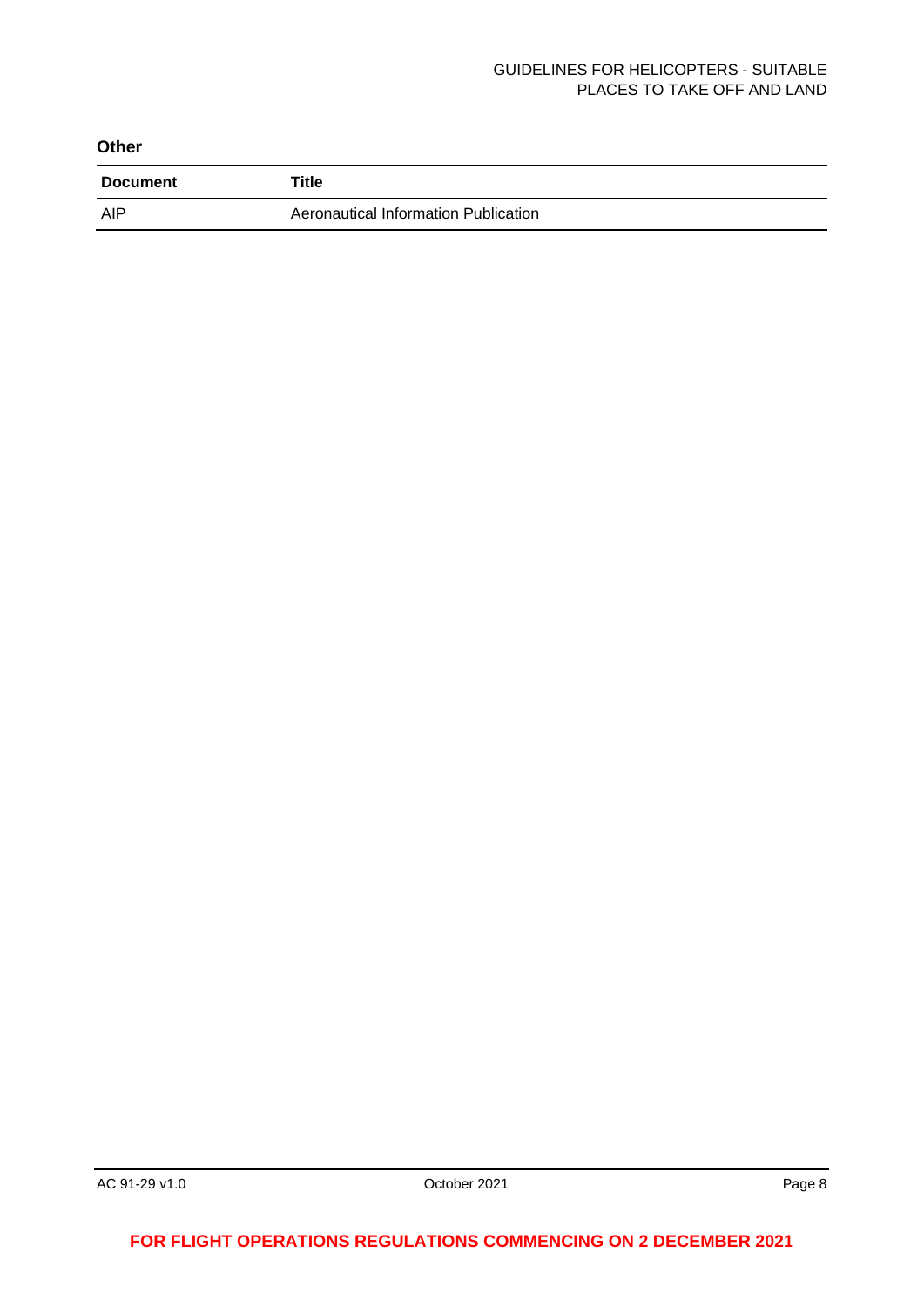# <span id="page-9-0"></span>**2 Introduction**

## <span id="page-9-1"></span>**2.1 Definition of aerodrome in the Civil Aviation Act**

- 2.1.1 The *Civil Aviation Act 1988* defines an *aerodrome* as 'an area of land or water (including any buildings, installations and equipment), the use of which as an aerodrome is authorised under the regulations, being such an area intended for use wholly or partly for the arrival, departure or movement of aircraft'.
- 2.1.2 This means any place able to be taken off from, or landed at, in accordance with the regulations, is an aerodrome if authorised by the legislation for use as an aerodrome. Terms such as *landing place* or *authorised landing area* are not used in the regulations. For a place that is not a certified or registered aerodrome, a place is authorised for use as an aerodrome by regulation 91.410 if it is suitable for the landing and taking-off of aircraft.
- 2.1.3 For example:
	- − A body of water used by a float equipped helicopter is an aerodrome if it is a place that is suitable for the landing and taking-off of aircraft.
	- − A carpark or football oval used by a helicopter is an aerodrome if it is a place that is suitable for the landing and taking-off of the helicopter.
	- The side of the road at a car accident site used by a medical transport helicopter is a specifically defined aerodrome, known as a medical transport operating site, if it is a place that is suitable for the landing and taking-off of aircraft.

### <span id="page-9-2"></span>**2.2 Use of aerodromes**

- 2.2.1 Regulation 91.410 authorises a place for use as an aerodrome if it is suitable for the landing and taking-off of aircraft and that the aircraft can land at or take off from the place safely, having regard for all of the circumstances of the proposed landing or takeoff including the prevailing weather conditions.
- 2.2.2 Because helicopters are operationally extremely versatile compared to aeroplanes, not every departure or arrival location will be from either an ICAO Annex 14 volume II compliant surface level, elevated heliport, helideck, or a normal aerodrome based on a runway with a protected obstacle environment.
- 2.2.3 The generic term for an aerodrome for helicopter operations is a helicopter landing site (HLS). Operations to HLS that are not purpose-built present safety challenges to the (PIC) which have to be considered, risk assessed and managed by the PIC for safe operations.
- 2.2.4 When taking off or landing, different helicopters often have similar generic operational considerations although the specific requirements may differ for particular designs, such as single engine verses multi-engine capability. For example, final approach and takeoff area (FATO) length and width and obstacles in the take-off and initial climb phase or the approach and landing phase are common considerations, but what specifically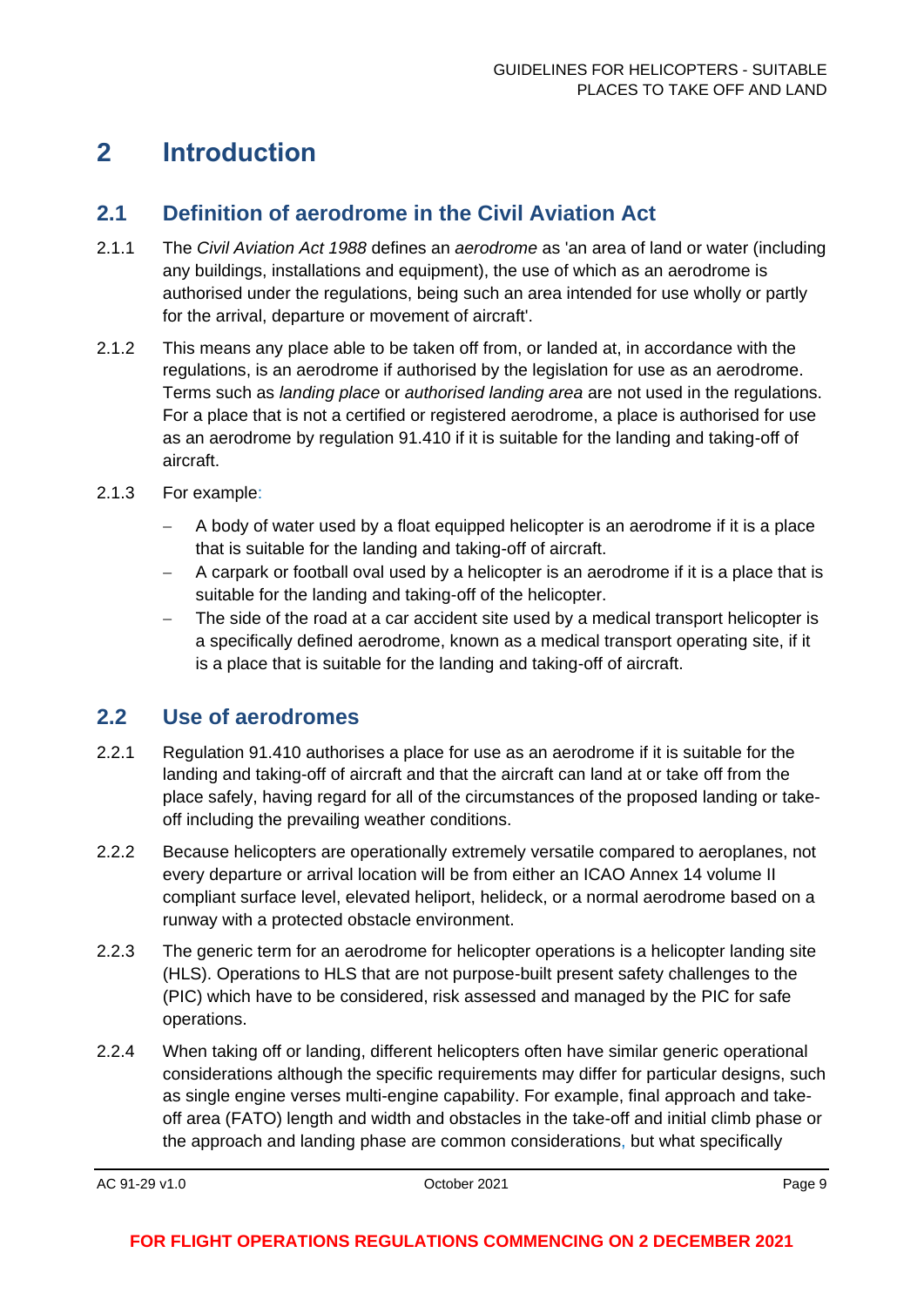constitutes a safe FATO length and width is usually different for different helicopter types, especially when other circumstances are taken into account (such as category A capability or the need for avoidance of the avoid area of the HV diagram). Transport/large helicopters often have more stringent requirements in their aircraft flight manual (AFM) compared to normal/small helicopter types.

- 2.2.5 On any day, a place previously considered suitable may become unsuitable due to changes in prevailing weather conditions.
- 2.2.6 There is no legal obligation on helicopter pilots operating solely under Part 91 to apply safety margins to the take-off or landing distance, take-off performance and obstacle avoidance ability which has been determined when using the helicopter manufacturer's data.
- 2.2.7 A safety margin can be applied by ensuring required distances are greater than required by a set distance, or the take-off weight is limited to a percentage less than the MTOW for the requirements of the day and location, or power requirements and ensuring performance is available to allow obstacles to be avoided by an adequate vertical margin appropriate for the helicopter.
- 2.2.8 Pilots are required under regulation 91.055 to operate the aircraft in a manner that does not create a hazard to another aircraft, a person or property. Therefore, pilots should remain cognisant that, due to various circumstances, the aircraft may not meet the manufacturer's optimum performance standards during normal operations.
- 2.2.9 It is recommended that reasonable safety margins be applied to a helicopter's performance requirements that make allowance for the potential for degraded performance or degraded pilot reaction time and which allow enhanced manoeuvrability of the aircraft, particularly where there is potential for a hazard to be created to third parties not associated with the operation.
	- **Note:** See the standard safety margins recommended for smaller helicopter below in Table 1, Section 8.
	- **Note:** For smaller helicopters, where the information available to the pilot can sometimes be quite nonspecific or not fully available, the use of reasonable safety margins is extremely important.

### <span id="page-10-0"></span>**2.3 HLS size characteristics**

- 2.3.1 The helicopter is one of the more versatile kinds of aircraft and can, if required under special and rare circumstances, operate to and from a space little larger than its overall D. The smaller the HLS, and the less knowledge a pilot / operator has about the hazards presented by obstacles and surface conditions, the greater the risk associated with its use. The risk presented by such hazards can be reduced when:
	- the size of the defined areas of the HLS are greater than the minimum required size
	- − the pilot-in-command has access to accurate, up-to-date information about the site, which is presented in a suitable and easily interpretable form
	- − visual information, cues and positional markings are present for the defined areas at the site.

AC 91-29 v1.0 **Details a COMPUTE 2021 Page 10 Page 10 Page 10**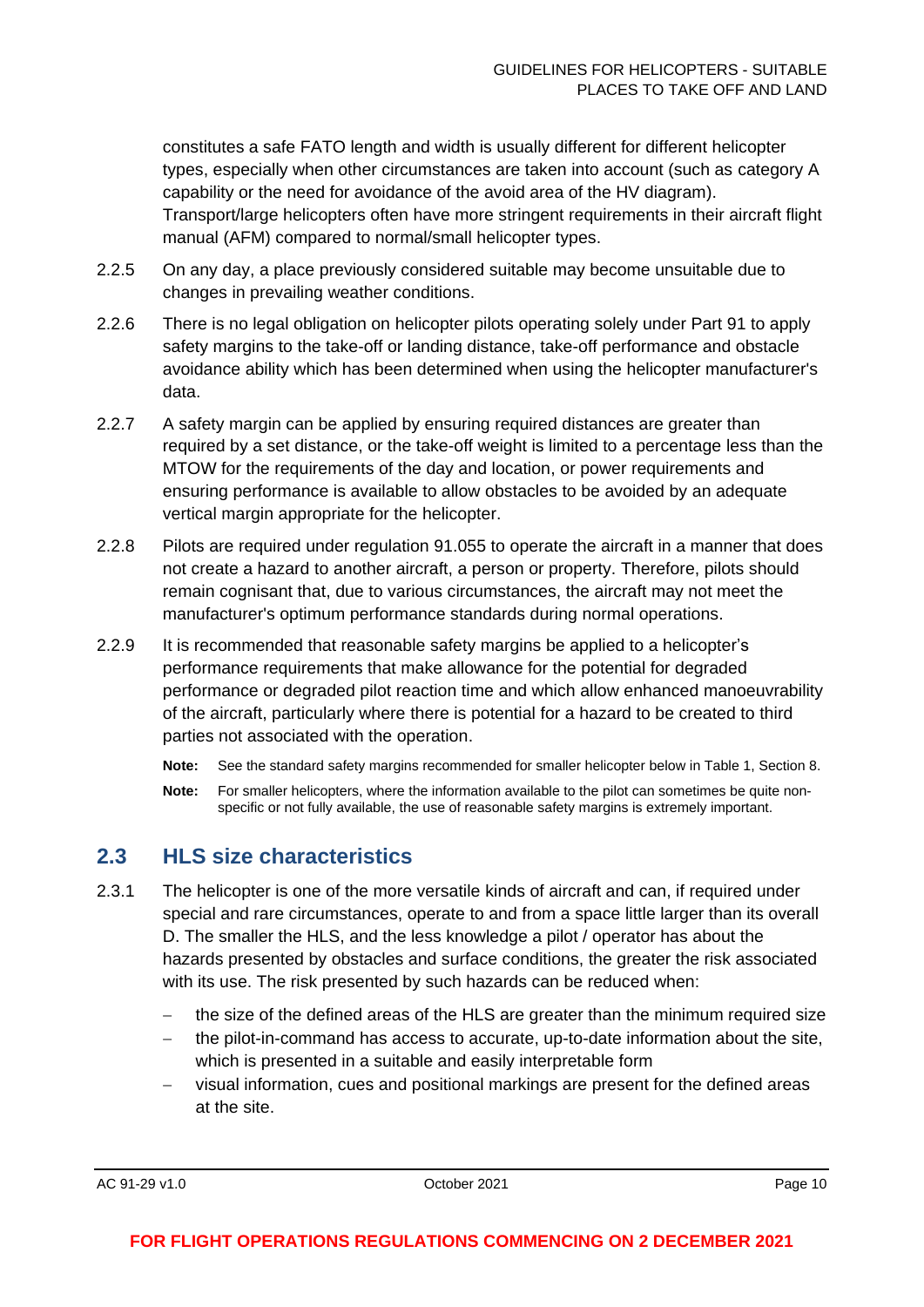- 2.3.2 Defined areas are the basic building blocks of a HLS. They are based on the basic design requirements of a compliant ICAO Annex 14 volume II heliport but can be applied to any place to be used as a HLS from the perspective of the applicability of their attributes. Defined areas have a set of attributes that persist even when co-located or coincidental with another defined area. In such cases, the defined area with the more limiting standard would apply.
- 2.3.3 Defined areas belong to one of four main categories:
	- − FATO the area over which the final approach is completed, and the take-off conducted.
	- − Touchdown and lift-off area (TLOF) the surface over which the touchdown and lift-off is conducted.
	- Stand(s) the area for parking and within which positioning takes place.
	- Taxiways and associated taxi routes the surfaces and areas for ground or air taxiing.
- 2.3.4 A defined area on a landing site may have one or more of three basic attributes:
	- a. **Containment** an attribute that affords protection to the overall helicopter and its undercarriage and permits clearance from obstacles to be established. Containment is of two types: undercarriage containment and helicopter containment. Where a defined area (such as a TLOF or taxiway) provides only undercarriage containment, it should be situated within, or co-located with, another defined area (i.e., a FATO, stand or taxi-route). This additional defined area will provide protection to the overall helicopter.
	- b. An **additional safety/protection area**:
		- i. for a FATO a safety area surrounds the FATO and compensates for errors in manoeuvring, hovering and touchdown
		- ii. for a stand a protection area surrounds the stand and compensates for errors of manoeuvring
		- iii. for a taxiway a protection area incorporated in the taxi-route, which compensates for errors of alignment and/or manoeuvring.
	- c. **Surface loading capability** this attribute ensures adequate surface strength to permit a helicopter to touchdown, park or ground taxi without damage to the surface of the HLS or helicopter. Surface loading is either:
		- i. static where only the mass of the helicopter is considered, although elevated heliports/helidecks may include additional factors to protect the building/structure

or

- ii. dynamic where the apparent weight (i.e., a force comprised of multiples of gravitational force) of the helicopter is used. Two types of dynamic loading need to be considered:
	- A. dynamic loading due to normal operations.

AC 91-29 v1.0 **Details a COMPUTE 2021 Page 11 Page 11 Page 11**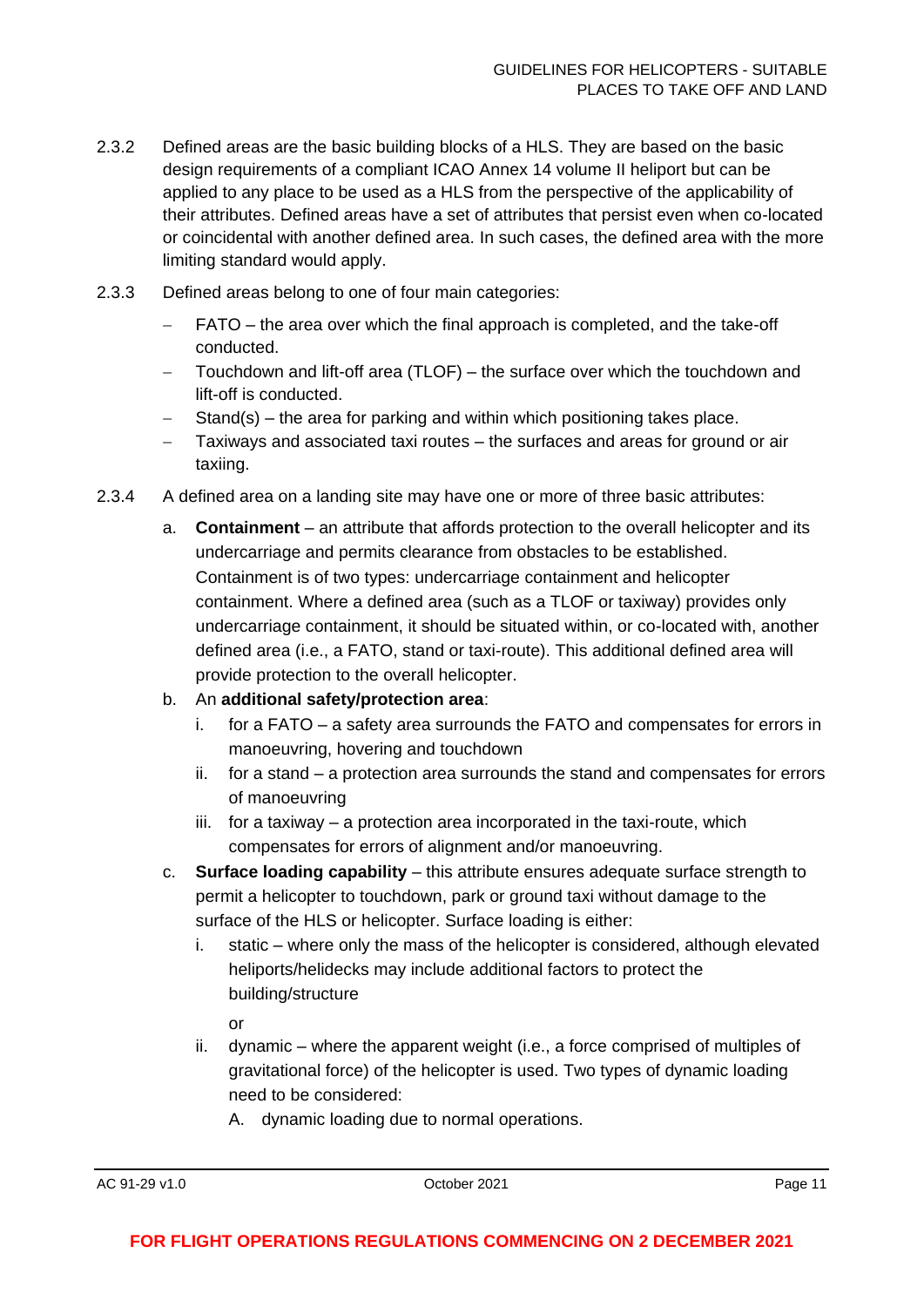B. dynamic loading due to a heavy landing, determined by an 'ultimate limit state' test (i.e., touchdown at a rate of descent of 12 ft/s for surface-level heliports).

# <span id="page-12-0"></span>**2.4 Types of aerodromes for use of helicopters**

- 2.4.1 From a high-level perspective, from highest level of safety assurance to lowest level of safety assurance, these are the common kinds of HLS:
	- − ICAO Annex 14 Volume II compliant heliport
	- Secondary HLS: a HLS that does not fully conform to ICAO Annex 14 Volume II standards but meets the recommended standards outlined in section 2.4.2 below
		- **Note:** The specific lack of conformance is normally individual to the specific location, but could include matters such as a lack of, or different, markings, different lighting specifications or different limited obstacle environments.
	- Basic HLS: a HLS that does not meet the Secondary HLS recommended standards.

### **2.4.2 Secondary HLS**

- 2.4.2.1 The term 'secondary HLS' is not defined in the regulations.
- 2.4.2.2 For a HLS to be categorised as a secondary HLS, it is recommended that it meet the following standards:
	- − The FATO should, at a minimum, be:
		- o capable of enclosing a circle with a diameter equal to one-and-a-half times the D-value (1.5 x D) of the largest helicopter intended to use the site
		- o capable of including a safety area extending a distance of at least 0.25 x D or 3 m around the FATO, whichever is larger
		- o free of obstacles
		- o provide ground effect
		- o capable of at least dynamic load bearing (DLB) for the helicopters being operated.
	- The TLOF, being a clear and stable area capable of bearing the dynamic loads which may be imposed by the helicopter on the site by a heavy landing, should, at a minimum, be an area at least 0.83 x D and may or may not be located within the FATO.
	- Stands should be of sufficient size to contain a circle with a diameter of at least 1.2 x D, plus a 0.4 x D protection area for the largest helicopter that the stand Is intended to serve.
	- − No fixed objects should be permitted within the stand and protection area and all non-essential moveable objects should be removed, so as to not present a hazard.
	- − Approach and departure paths should be in accordance with the ICAO Annex 14 recommendations and take into account matters such as, but not limited to, approach and take-off climb surfaces lengths and slopes.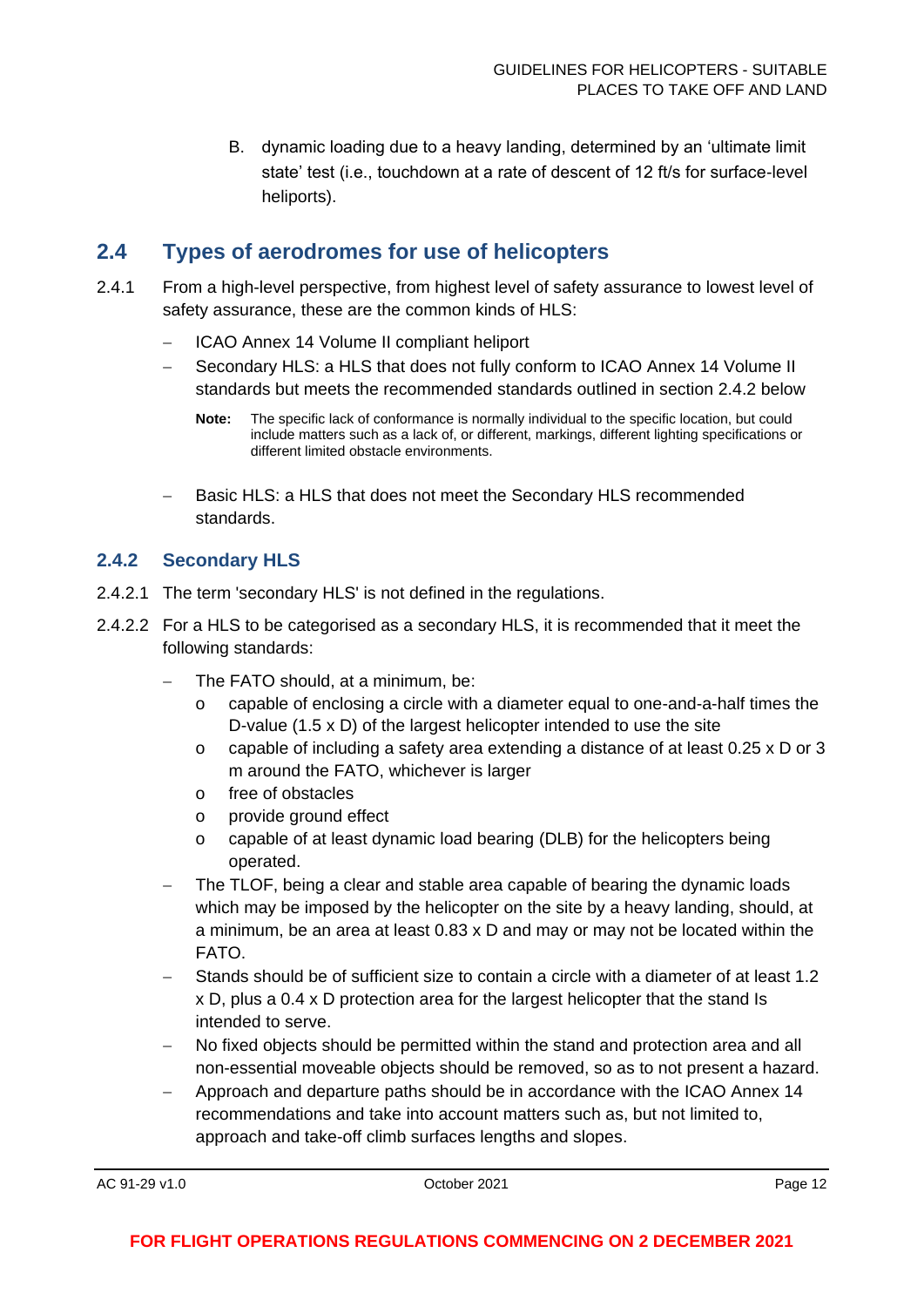- There should be a minimum of two approach and departure paths.
	- **Note:** CASA does not recommend operations to mobile platforms on land as this is an operatorbased aircraft manoeuvring decision, and guidance on operations to these appliances is not given in this AC. The use of ground handling appliances should normally be limited to prestart and post-shutdown actions and comply with AFM requirements.
- 2.4.2.3 From an operational perspective, unlike a basic HLS, a secondary HLS:
	- is recommended for use in night operations in addition to day operations
	- is recommended for use in air transport operations
	- − includes touchdown/positioning markings (TD/PM) which provide the visual cues that permit a helicopter to be placed in a specific position and, when necessary, orientated such that, when the pilot's seat is above the marking the undercarriage will be inside the load-bearing area and all parts of the helicopter will be clear of any obstacles by a safe margin.

#### **2.4.3 Basic HLS**

- 2.4.3.1 The term 'basic HLS' is not defined in the regulations.
- 2.4.3.2 For the purposes of this AC, it is a HLS that, by its lack of design elements, or its lack of operational information, does not provide the safety margins of a secondary HLS and therefore increases operational risk. It is recommended that pilots and helicopter operators carry out thorough risk and hazard assessments for a proposed operation to a basic HLS and apply appropriate controls to any hazards identified during this process.
- 2.4.3.3 It is recommended that passengers, crew and operational personnel carried into a basic HLS should be briefed on the hazards of the site and any site-specific safety procedures needed to ensure safe loading and unloading at the HLS.
- 2.4.3.4 To use a basic HLS, it is recommended that the HLS:
	- be large enough to incorporate a safety margin, on top of the absolute minimum size required to accommodate the helicopter, sufficient to enable the safe conduct of the proposed operation
		- **Note:** The size of the safety margin is recommended to be determined via a specific risk assessment conducted by the PIC or the operator.
	- have a TLOF with surface characteristics that are strong enough to withstand the dynamic loads imposed by the helicopter
		- **Note:** Dynamic load bearing capability assumes all static load limits imposed by the helicopter and any other structure or vehicle will also be met. Operators and pilots should ensure this is the case prior to using the site.
	- have sufficient obstacle free approach and departure gradients to provide for safe helicopter operations into and out of the site under all expected operational conditions
	- have approach and departure paths that:

AC 91-29 v1.0 **Details a COMPUTE 2021 Page 13 Page 13**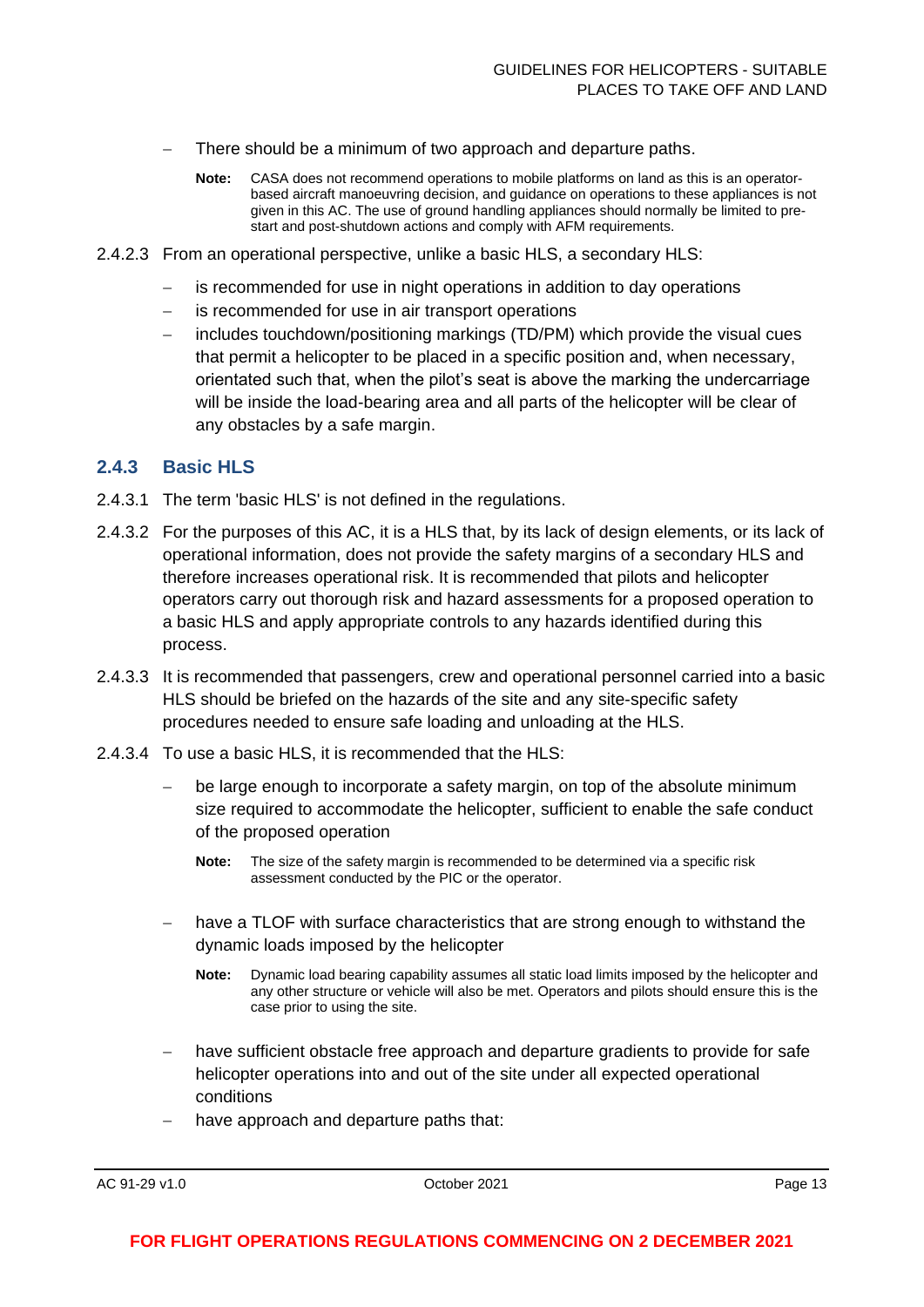- o minimise the exposure of the helicopter to meteorological phenomena which may endanger the aircraft, and
- o provide escape flight paths that, if a non-normal situation arises, maximise the potential for using suitable forced landing areas
- − only be used for day operations where the weather is VMC.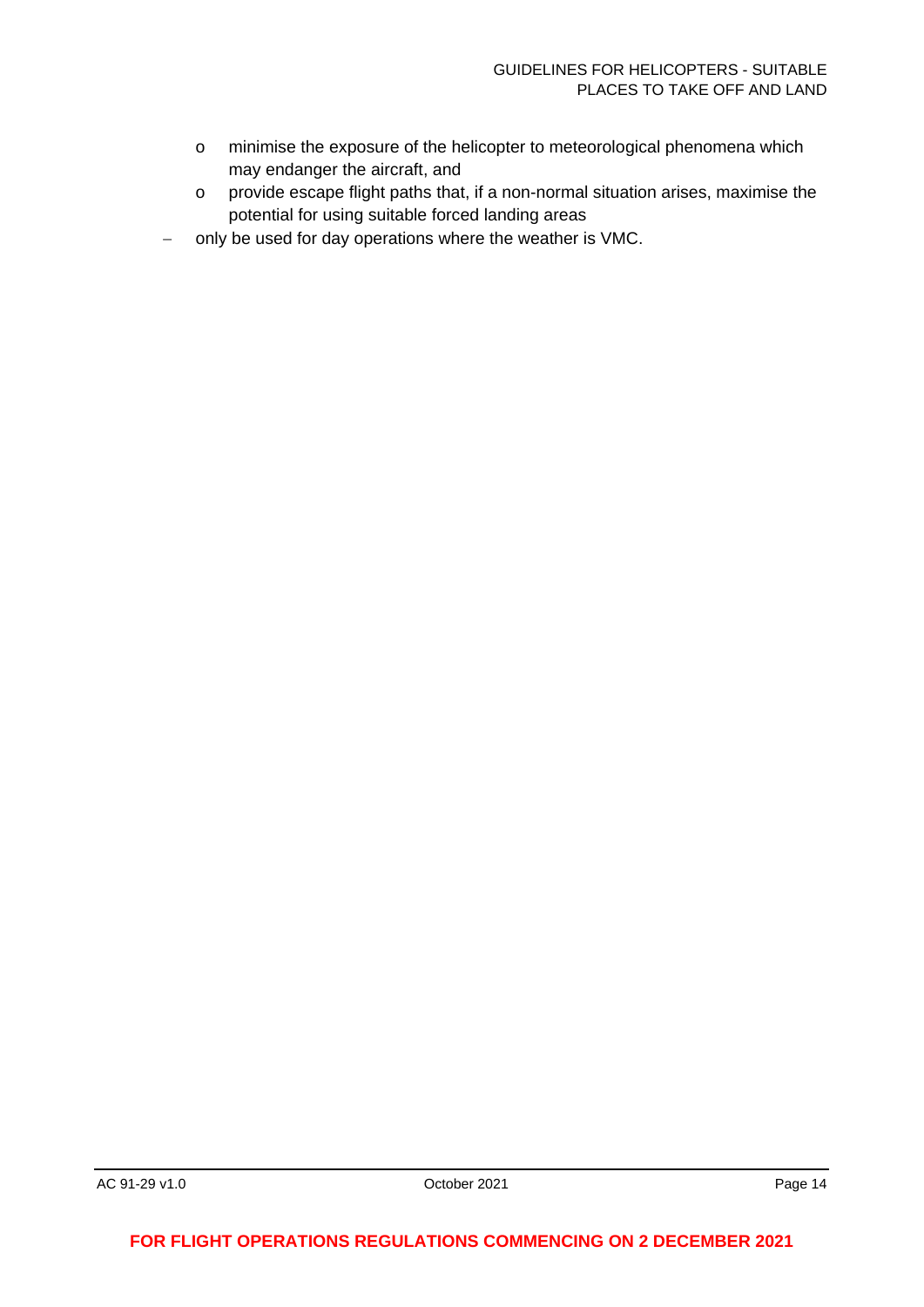# <span id="page-15-0"></span>**3 Explanation of aerodrome suitability considerations**

### <span id="page-15-1"></span>**3.1 Overview**

- 3.1.1 The suitability of an aerodrome (which is a helicopter landing site (HLS) however defined) depends on many factors, including its characteristics, the surrounding terrain and obstacles, the helicopter being used, as well as the pilot's formal qualifications and personal skills.
- 3.1.2 A pilot is authorised by virtue of their licence to assess these factors before deciding whether a particular flight or movement should take place. If a pilot fails to discover or consider any significant factor affecting the safety of a take-off or landing, they may contravene regulation 91.410.
- 3.1.3 For helicopters, there are many aerodromes all around Australia whose information is not published in any guide. Obtaining information about these aerodromes can be difficult, and pilots should take every available step to satisfy themselves of the suitability of the aerodrome.
- 3.1.4 Some aerodromes may be managed by persons who have limited ability to assess the aerodrome's operational status. A pilot could obtain information from the manager of such an aerodrome but not have full confidence in the quality of the information received.
- 3.1.4.1 HLS surfaces can be highly variable. Some examples are concrete, bitumen, coral, gravel, soil, grass on soil or sand, hard-packed sand or a dry salt-lake. Each of these kinds of surfaces has its own characteristics, many of which vary with the weather and season.
- 3.1.4.2 In the case of natural surfaces, the soil's moisture content could give rise to subsurface softness and inability to sustain dynamic loads. Except for beach sand, a very wet surface almost invariably gives rise to an unsatisfactory surface. Grass density and length will have a significant effect on the pilot's ability to detect obstructions, holes, water, stones, anthills, erosion trenches or loose objects that could cause damage to engines or rotor systems. Landing on dry grass or vegetation in some helicopters can be a serious fire hazard.

# <span id="page-15-2"></span>**3.2 Legal considerations**

#### **3.2.1 Performance**

- 3.2.1.1 The rules relating to take-off and landing performance are contained in Chapters 24 and 25 of the Part 91 Manual of Standards (MOS). A closely related requirement are the rules associated with take-off and landing minima which are contained in Chapter 15 of the Part 91 MOS.
- 3.2.1.2 It should also be noted that if a HLS is located in a populous area and the HLS is not a certified aerodrome or a place used for the regular take-off and landing of aeroplanes,

AC 91-29 v1.0 **Details a Contract Contract Contract Contract Contract Contract Contract Contract Contract Contract Contract Contract Page 15**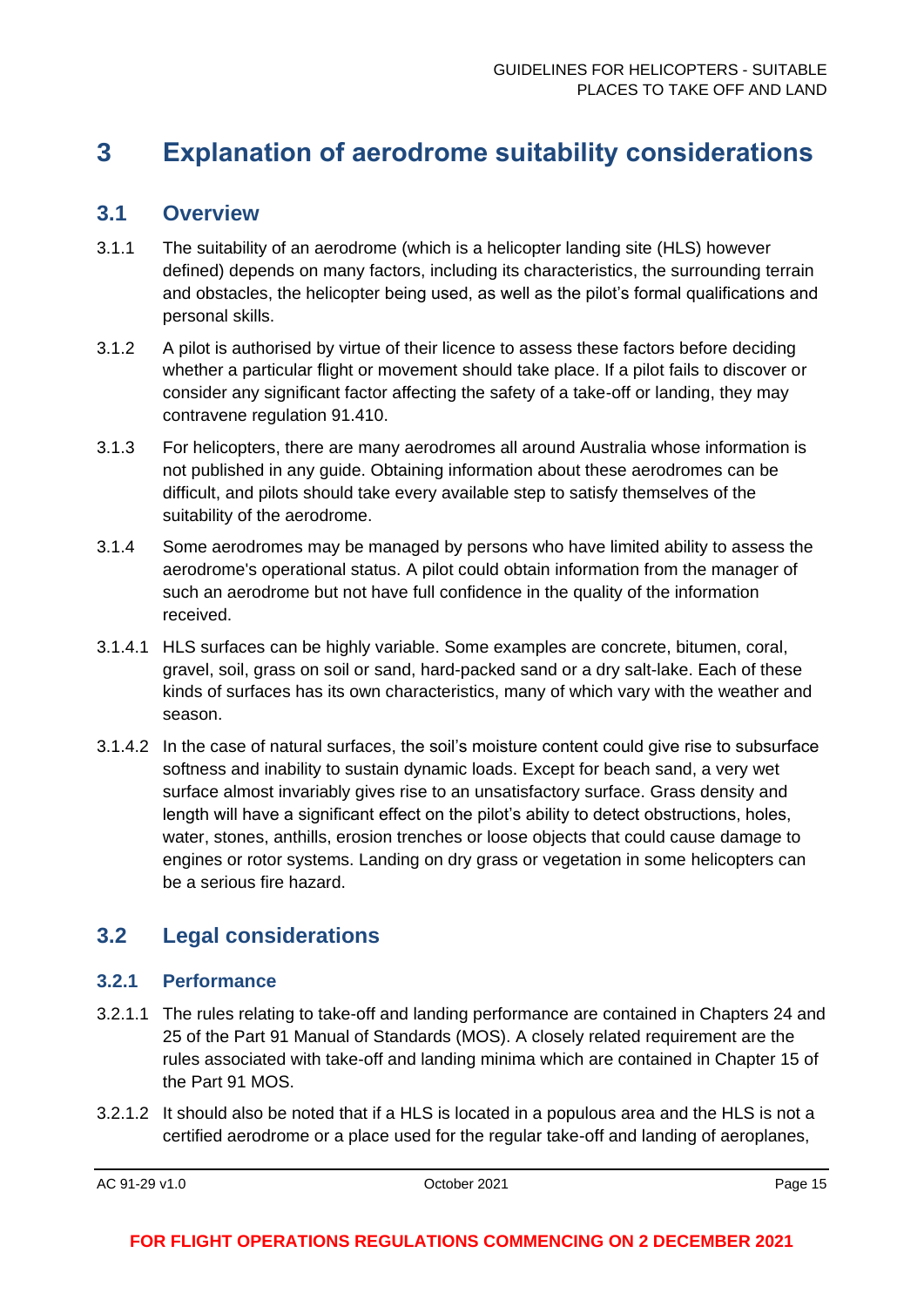then specific take-off performance and landing performance requirements apply which can be found in sections 24.04, 24.05, 25.04 and 25.05 of the Part 91 MOS.

#### **3.2.2 Local Rules**

3.2.2.1 There may be other local legislation that also applies to operations at a HLS. It is the responsibility of pilots and operators to check and adhere to any local rules.

#### **3.2.3 Noise or environmental considerations**

3.2.3.1 Where noise or other environmental considerations make helicopter operations undesirable, the proposal may be subject to the provisions of the Commonwealth Environment Protection (Impact of Proposals) Act 1974 and parallel State legislation.

### <span id="page-16-0"></span>**3.3 Ambient conditions**

#### **3.3.1 Overview**

3.3.1.1 There is a strong correlation between satisfactory helicopter performance and the correct assessment and application of environmental factors. It should be of utmost importance when planning to operate to or from an area, whether the area is prepared or unprepared, that careful performance consideration is given in relation to the MTOW of the rotorcraft and the accurate assessment of prevailing ambient conditions.

#### **3.3.2 Wind speed and direction**

- 3.3.2.1 Regulation 91.380 requires the pilot to take off and land into wind to the extent practicable unless the aircraft flight manual/pilot operating handbook (AFM/POH) allows the aircraft to land or take off downwind or crosswind, and the pilot is satisfied that traffic conditions at the aerodrome enable such a landing or take-off to be carried out safely. Even if downwind operations are permitted by the AFM CASA does not recommend operations with a downwind component for take-off or landing. Pilots must at all times remain aware of the impacts on performance of downwind operations and in particular the effect of turn from into wind to downwind operations at low airspeed and low level.
- 3.3.2.2 Pilots should be aware that wind affects hover, take-off and climb performance. Headwinds are most desirable as they contribute to the greatest increase in performance. Crosswinds and tailwinds require more tail rotor thrust to maintain directional control. This increased tail rotor thrust means there is less power available to the main rotor to produce lift. When taking off into a headwind, effective translational lift is achieved earlier, resulting in more lift and a steeper climb angle. When taking off with a tailwind, more distance is required to accelerate through translation and results in a faster run-on speed in the event of an engine failure on take-off. Therefore, downwind operations are not recommended.
- 3.3.2.3 For non-controlled aerodromes, and aerodromes without an Aerodrome Weather Information Service (AWIS), pilots will need other visual cues to determine the take-off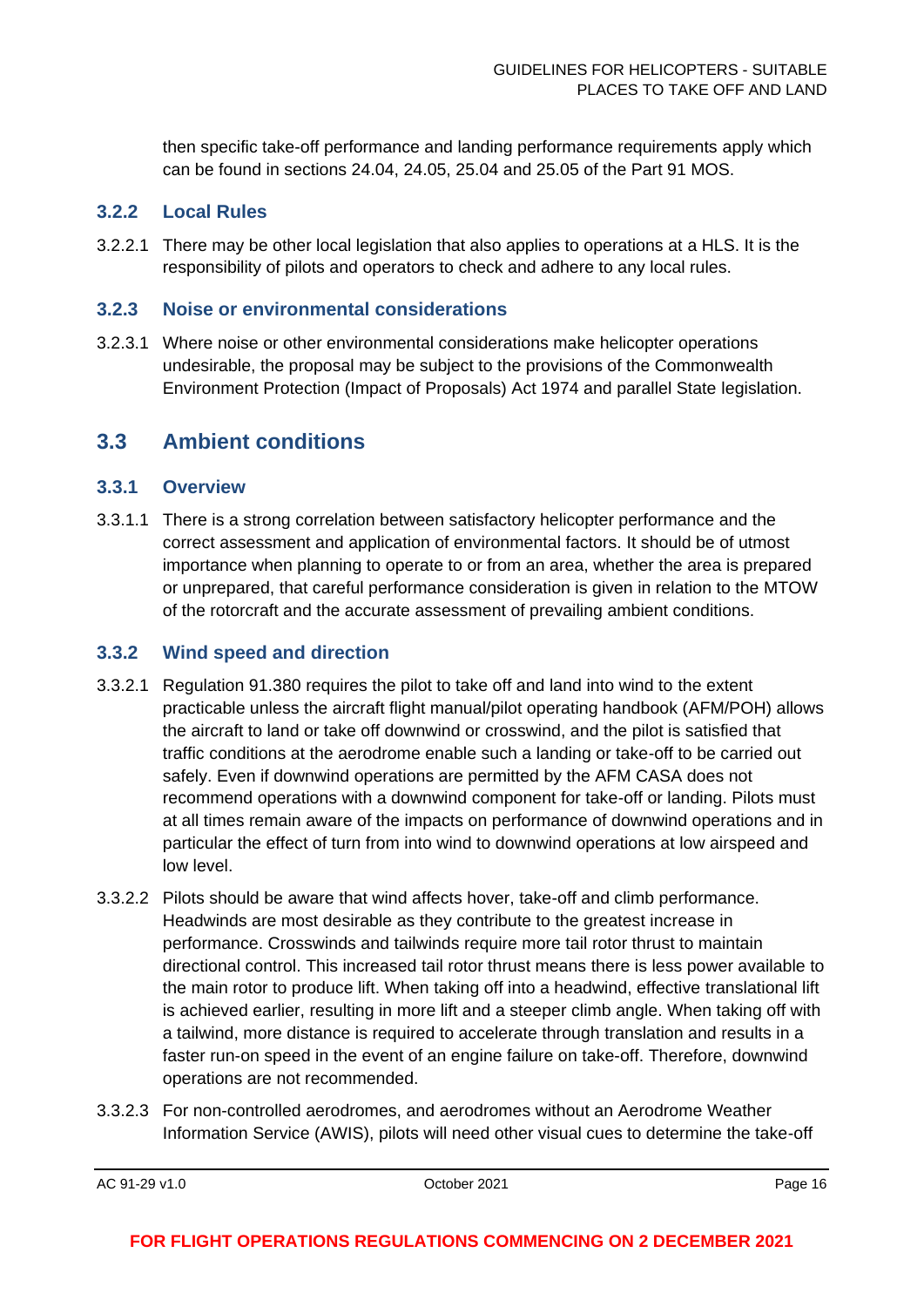and landing direction. The windsock has, for many years provided pilots with wind direction and strength at the aerodrome surface.

- 3.3.2.4 While other systems are now routinely available to pilots that provide wind information, considerable useful information can be obtained by observing the windsock(s) before taking off or landing.
	- **Note:** It is recommended that, where possible, pilots observe and interpret the behaviour of a relevant windsock prior to taking off or landing.
- 3.3.2.5 Windsock interpretation:
	- a. A windsock at a 45º angle to the horizontal indicates a windspeed of approximately 15 kts.
	- b. A windsock that is horizontal indicates a windspeed of 25–30 kts.
	- c. A windsock at a 30º angle to the direction of the runway indicates that half of the total windspeed will be crosswind.
	- d. A windsock at a 45º angle to the runway indicates at least a 15 kt crosswind.
	- e. Gusting conditions will be indicated by the windsock varying rapidly in direction or angle. These conditions should be treated with caution.
		- **Note:** Pilots are recommended to consider both the possibility and effects of wind shear, and whether the conditions remain within the maximum crosswind limit of the aircraft.
- 3.3.2.6 Where two windsocks are available, a difference in direction or speed between them can show a transient change or the influence of mechanical interference, such as trees or buildings. It is not unusual during the passage of frontal weather to have windsocks at either end of the runway showing completely opposite wind directions.
- 3.3.2.7 At uncertificated aerodromes, it is recommended that, prior to flight, pilots establish whether there are any windsocks and whether they are functional. Windsocks at uncertificated aerodromes do not need to meet Part 139 standards; therefore, they may not be able to be interpreted in accordance with the guidance in these paragraphs.
- 3.3.2.8 When operating into unfamiliar uncertificated aerodromes or HLSs, it is recommended that, in addition to windsocks, pilots use secondary methods to judge the windspeed and direction, such as observing aircraft drift, tree movements, glassy water on dams, directions of windmills, blowing dust or smoke.



AC 91-29 v1.0 **Details a Contract Contract Contract Contract Contract Contract Contract Contract Contract Contract Contract Contract Page 17**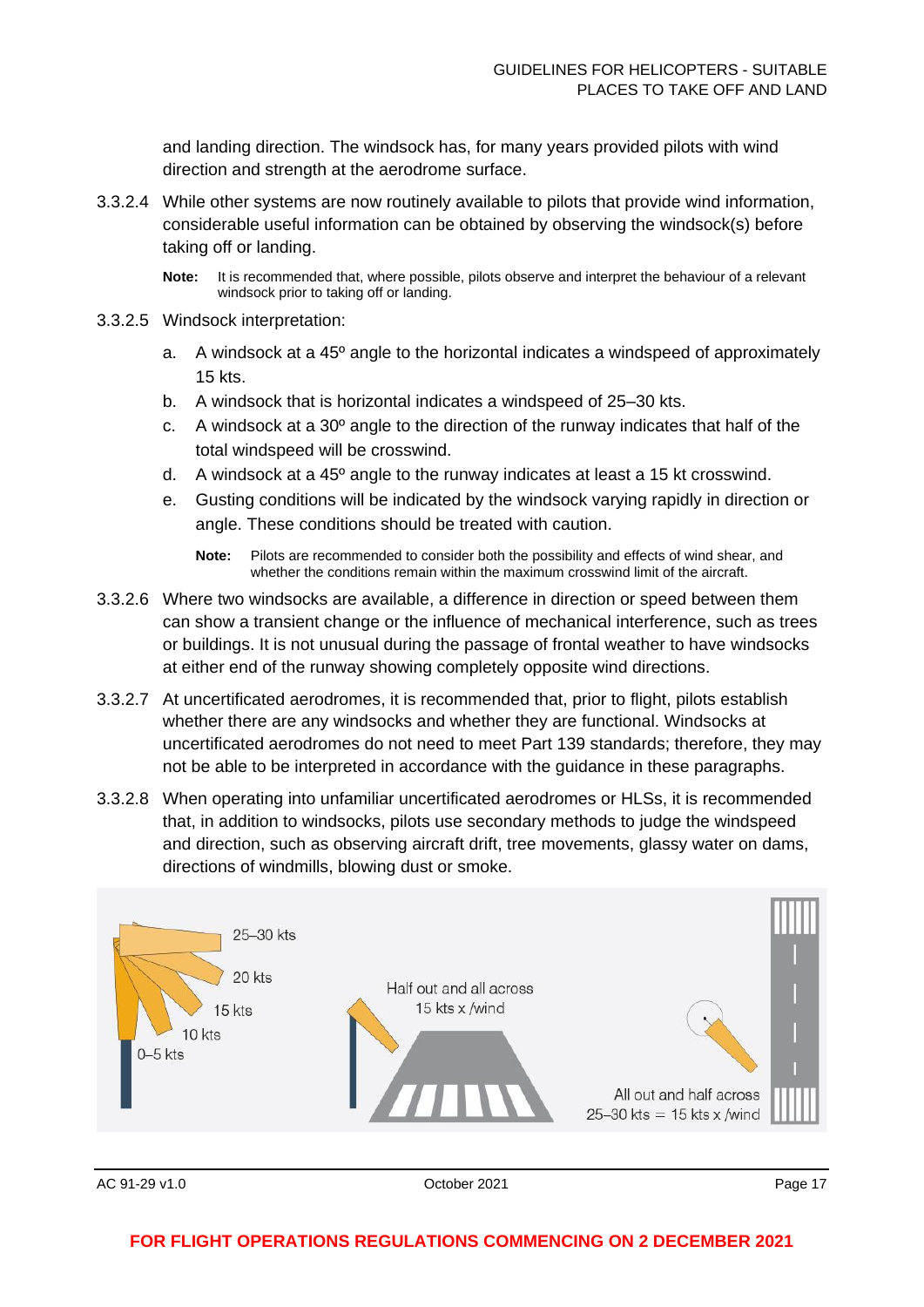#### **Figure 1: Windsock interpretation**

#### **3.3.3 Pressure altitude considerations**

- 3.3.3.1 Pressure altitude (PA) is the height above a standard datum, which is a theoretical level where the pressure of the atmosphere is 1013.2 hectopascals (hPa) as measured by a barometer. An altimeter is essentially a barometer calibrated to indicate altitude in the International Standard Atmosphere (ISA). As the atmospheric pressure changes, the standard datum may be below, at or above sea level. Pressure altitude is important as a basis for determining aircraft performance.
- 3.3.3.2 The reduction of ambient air pressure with height increases the true air speed (TAS) required for a given indicated air speed (IAS), which affects take-off and landing distance requirements.
- 3.3.3.3 The pressure altitude for an aerodrome can be determined using two methods:
	- a. With the aircraft parked on the aerodrome, set the barometric scale of the altimeter to 1013 hPa. The indicated altitude read is the pressure altitude. or
	- b. Applying a correction factor to the aerodrome altitude above sea level according to the reported sea level pressure.
- 3.3.3.4 Put simply, pressure altitude is the height above the ISA datum of 1013 hPa.
- 3.3.3.5 To determine pressure altitude at a sea level aerodrome, apply the regional or airfield pressure setting (QNH) to the aerodrome elevation as compared to 1013h Pa. A 1 000 ft aerodrome elevation with a QNH of 1003 hPa would be 10 hPa above 1013. Where 1hPa is equal to approximately 30 ft, 10h Pa x 30 ft gives a pressure altitude of 300 ft above the aerodrome elevation (or 1 300 ft above 1013 hPa). Refer to Figure 3 below.

#### PRESSURE ALTITUDE = Altitude above 1013 hPa



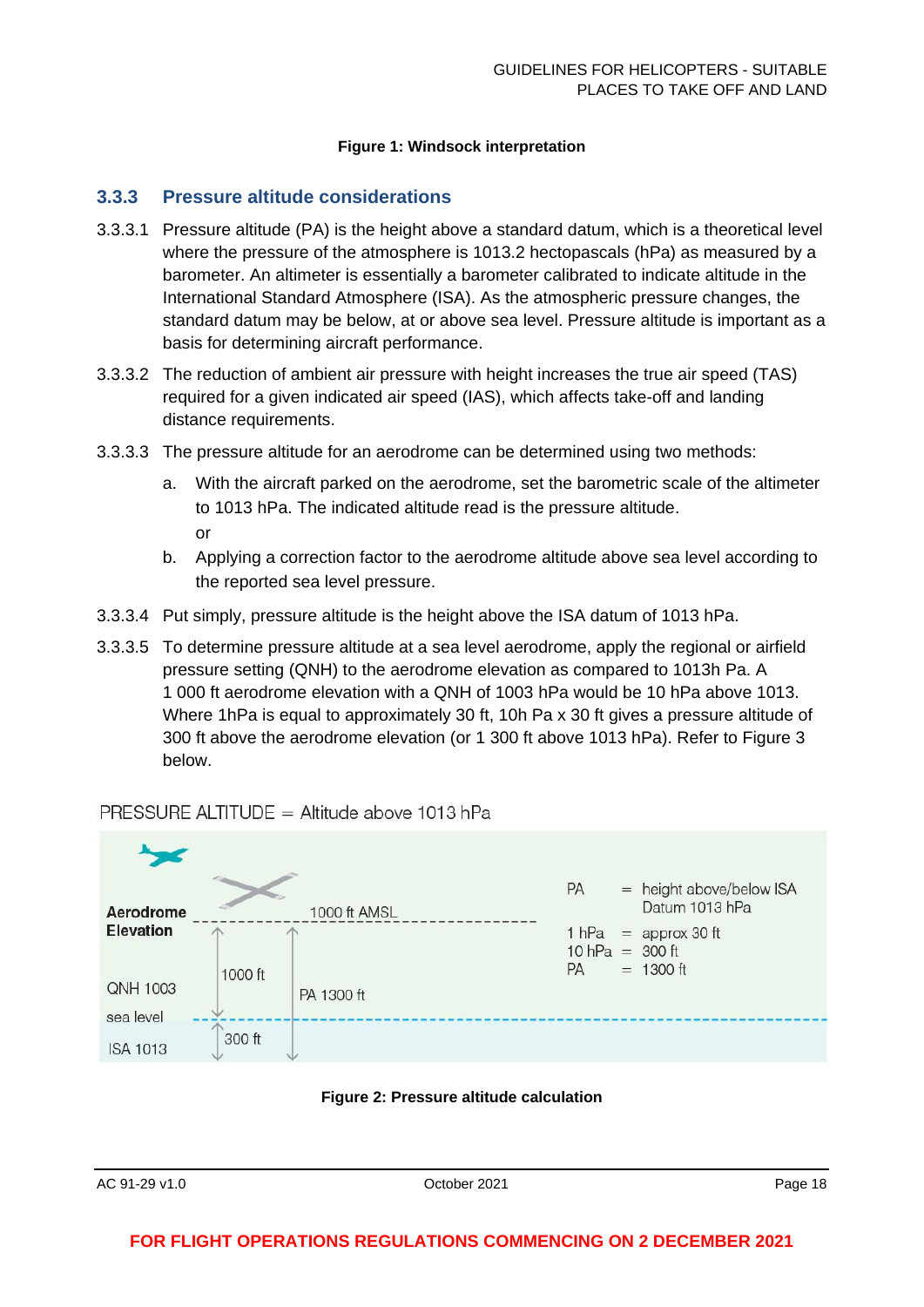3.3.3.6 As stated above, without making the above calculation, a pilot is also able to read pressure altitude on the altimeter for the aerodrome (1 300 ft) of the aircraft at the aerodrome directly by setting standard pressure 1013 hPa on the altimeter subscale.

#### **3.3.4 Density altitude considerations**

- 3.3.4.1 It is imperative pilots are aware that the hotter the day gets, the greater the decrease in air density. This decrease in air density markedly reduces engine power output, and aerodynamic performance. This effect can be delayed if an aircraft is fitted with a turbocharger or by using derated engines, which can maintain performance to higher density altitudes. However, in all cases with an increase in temperature, not only is engine power reduced, but the volume or density of the air over the aerofoil that generates lift is reduced.
- 3.3.4.2 The term for correlating aerodynamic performance in the non-standard atmosphere is density altitude. That is, the altitude in the standard atmosphere corresponding to a particular value of air density.
- 3.3.4.3 Density altitude can be determined by correcting the outside air temperature (OAT) compared to the ISA temperature value against the aerodrome elevation. With a higher than normal ambient temperature, the aircraft performance will be less than that of a standard ISA temperature. Conversely, if it is colder, the performance will be improved.
- 3.3.4.4 Determining the aircraft take-off or landing performance is predicated on knowing the density altitude. The pilot does not always have to make a separate density altitude calculation because take-off and landing performance charts normally provide integral solutions for density altitude through entries of pressure altitude and temperature.
- 3.3.4.5 However, experimental aircraft do not always have performance charts that allow for the of performance when operating in other than ISA conditions. Although some pilot operating handbook (POH) suggest corrections are to be made, the pilot is often left with scant information to make such determinations. Pilots should be acutely aware of the performance loss at high-density altitudes and apply factors to make allowance for the variation to the take-off and landing performance in these conditions when compared to ISA conditions.
- 3.3.4.6 Density altitude can be determined by applying an ambient temperature correction to the pressure altitude. Each 1°C variation from ISA is equivalent to a 120 ft variation in density altitude. Thus, for a 1 000 ft aerodrome elevation in the example above having a 1 300 ft PA, ISA equals approximately 12°C. If the aerodrome has a 30°C outside air temperature, this is 18°C hotter than ISA. Therefore, 120 x 18 equals 2 160 ft, plus PA 1 300 ft, equals a density altitude of 3 460 ft. So, the performance of the aircraft will be degraded. It will perform as if the aircraft were at 3 460 ft and not at 1 000 ft aerodrome level.

AC 91-29 v1.0 **Details a COMPUTE 10 AC 91-29 v1.0 Page 19 October 2021 Page 19**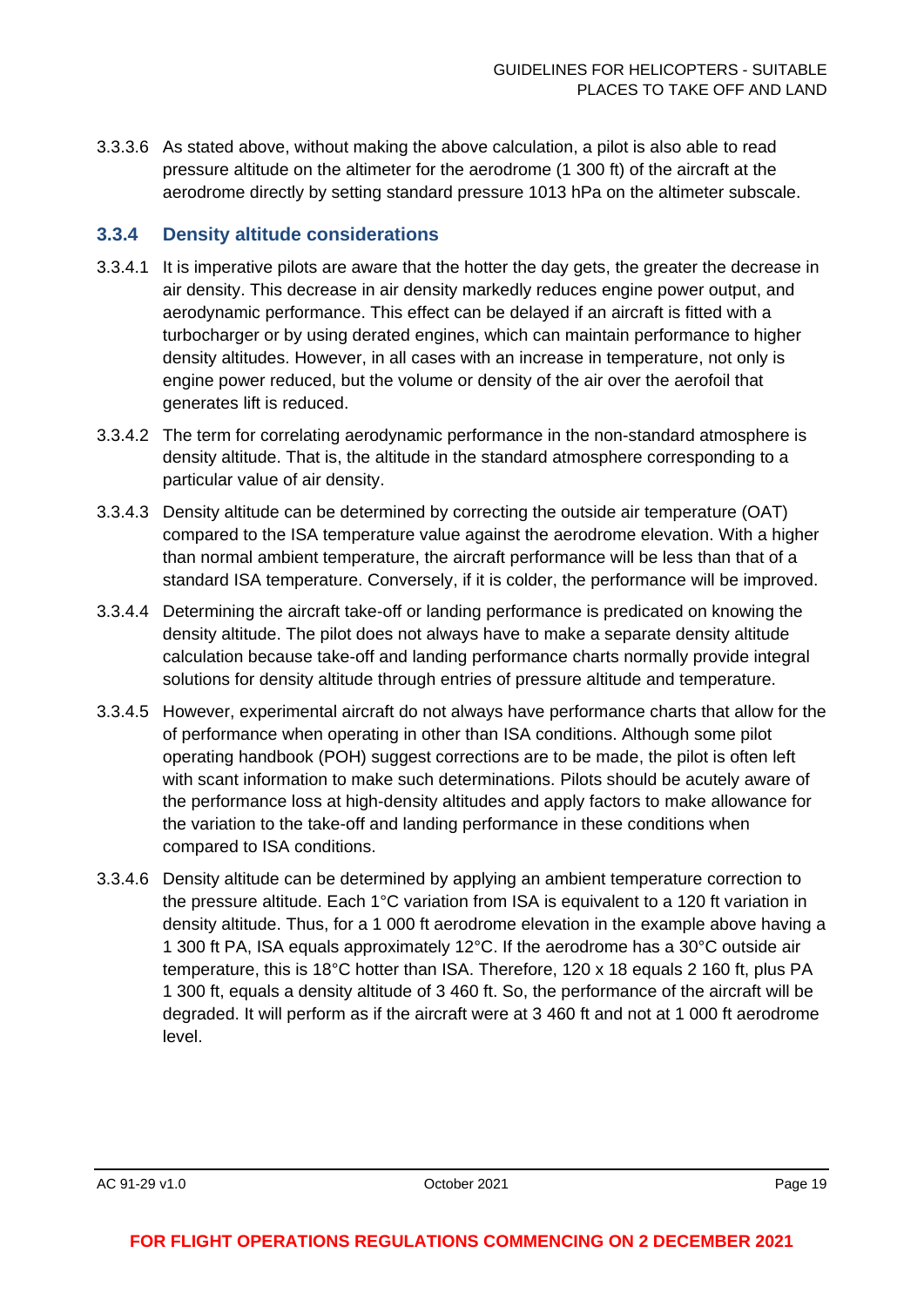DENSITY ALTITUDE  $=$  PA corrected for temp



**Figure 3: Density altitude calculation**

#### **3.3.5 Humidity**

- 3.3.5.1 Performance data for smaller aircraft does not usually include a humidity correction, but pilots should be aware that all engines are adversely affected to some degree by high humidity. This is due to water vapour displacing oxygen, thus reducing the temperature rise during combustion. If a helicopters documentation provides relevant information related to humidity, the pilot should allow for the effects of humidity during operation.
- 3.3.5.2 Remember that, when operating at high density altitudes and weights, the 'four Hs' (High, Hot, Heavy, and Humid) all combine to reduce helicopter performance.

#### **3.3.6 Light conditions**

3.3.6.1 Pilots should not underestimate the difficulties associated with taking off or landing directly into a low sun and should take into consider, haze, smoke or low light when manoeuvring in the vicinity of an aerodrome or looking for other traffic. If a take-off or landing into the sun is known to be likely, it is recommended that the pilot ensure the windscreen is clean for all operations.

# <span id="page-20-0"></span>**3.4 Weight altitude temperature (WAT) limitations**

- 3.4.1 It is important to remember there is more to performance than the ability to take off and land within the space available. Terrain and obstacles must be cleared after take-off and during the approach to land.
- 3.4.2 For FAR Part 27certified helicopters, the take-off distance in the AFM has been determined from the commencement of the take-off to climb over a 50 ft obstacle. For landing, the horizontal distance required to land and come to a complete stop from 50 ft above the landing surface. For a helicopter certified under FAR Part 29, the normal take-off distance is the horizontal distance along the take-off path from the start of the take-off to the point at which the helicopter attains and remains at least 35 ft above the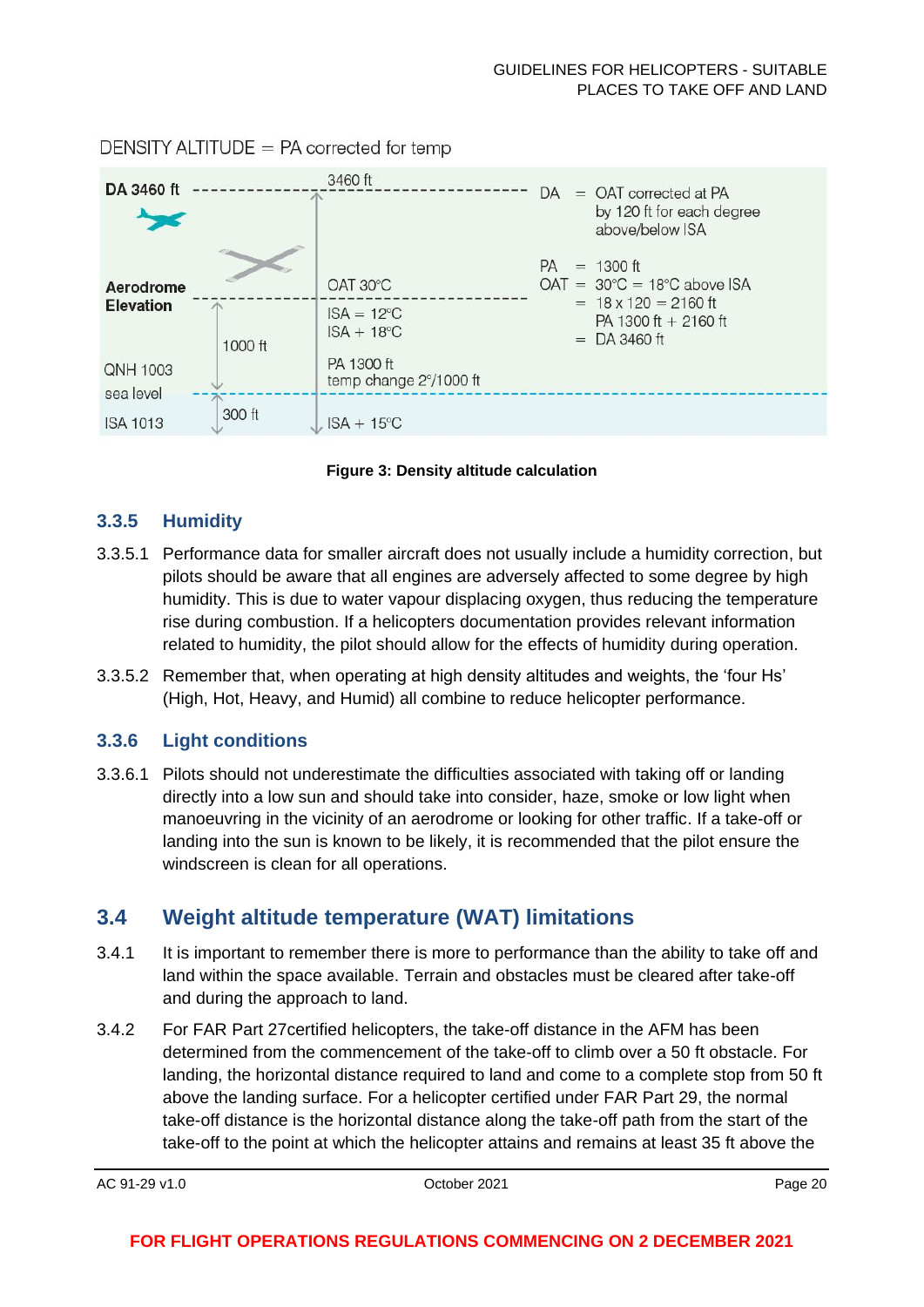take-off surface, attains and maintains a speed of at least  $V<sub>TOSS</sub>$ , and establishes a positive rate of climb, whilst landing distance is the same for Part 27.

3.4.3 To ensure that climb performance does not fall below prescribed certification minimums, most AFMs give take-off and landing weights that should not be exceeded at the prevailing altitude and temperature. For multi-engine aircraft, climb performance is predicated on meeting the weight limitations specified under the aircraft's certification status.

### <span id="page-21-0"></span>**3.5 Obstacles on and in the vicinity of an aerodrome**

- 3.5.1 It is recommended that pilots have a thorough awareness of the obstacles in the approach and climb-out flight paths. Where a pilot does not have experience with nonstandard approach and departure angles, it is recommended the pilot consider alternative aerodrome options, or receive training in the special techniques necessary for these kinds of circumstances.
- 3.5.2 Aerodromes where there is an extended surface beyond the normal runway length provide additional margins of safety. Even where the surface of the obstacle-free area is not sound enough to permit normal operation of a helicopter, it may, nevertheless, minimise structural damage if a forced landing is required.
- 3.5.3 For low-powered twin-engine helicopter, where an engine failure just after take-off would result in a significantly reduced rate of climb, runways that have obstacle-free, low-angle departure areas will significantly lower the risk of the aircraft striking obstacles in the climb-out flight path.

# <span id="page-21-1"></span>**3.6 Emergency alighting areas and climb – engine failure during take-off**

3.6.1 It is recommended that before conducting a take-off from any aerodrome, pilots of single-engine helicopters make themselves aware of the areas that would be suitable, from the lift-off point to a safe manoeuvring height, to conduct a forced landing in the event of engine failure after take-off. These are known as suitable forced landing areas in the CASR -see Part 1 of the CASR dictionary and section 1.06 of the Part 138 MOS.

# <span id="page-21-2"></span>**3.7 Foreign object damage, gravel and dust**

- 3.7.1 Foreign object damage (FOD) to a turbine engine may cause loss of power or complete failure. FOD frequently arises when gravel is sprayed into the engine intake by the rotor downwash.
- 3.7.2 Dust will damage both piston and turbine engines but can be reduced in piston engines by use of filtered air or using particle separators or FOD screens in turbine engines.

AC 91-29 v1.0 **Details a COMPUTE 2021 Page 21 Page 21**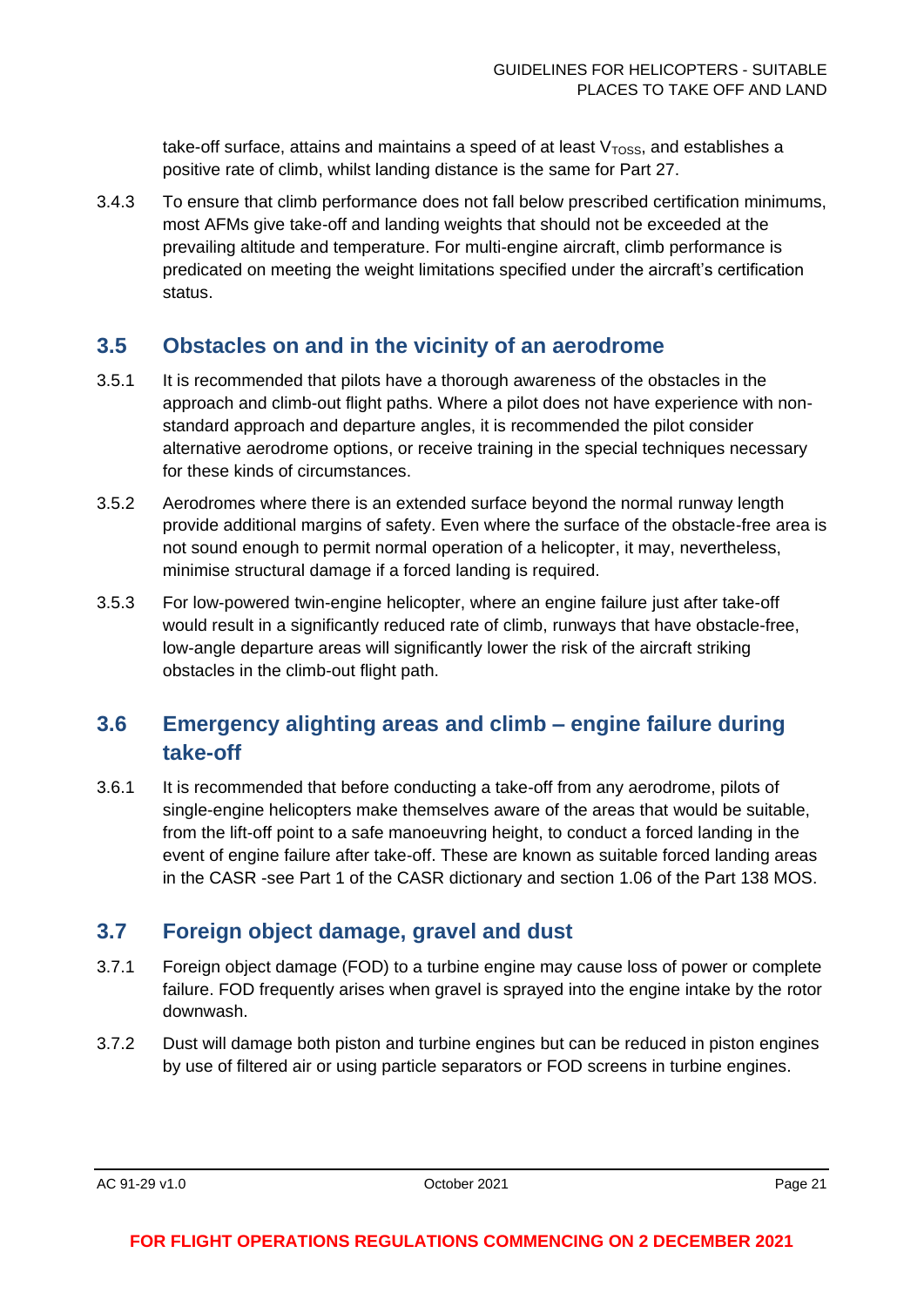# <span id="page-22-0"></span>**4 Aircraft certification and performance**

### <span id="page-22-1"></span>**4.1 Basics of certification**

- 4.1.1 The performance of every certificated aircraft has been evaluated as part of the certification process. This process allows the manufacturer to determine the take-off and landing performance under average conditions. There are two different classifications of airworthiness certificate: Standard Airworthiness Certificate and Special Airworthiness Certificate.
- 4.1.2 Standard Airworthiness certification falls under either:
	- − FAR Part 27 Airworthiness Standards: Normal Category Rotorcraft, and specifies fewer comprehensive take-off, flight and landing performance standards than FAR Part 29. (EASA CS-27 is the European equivalent).
	- − FAR Part 29 Airworthiness Standards: Transport Category Rotorcraft, includes certification categories A and B. (EASA CS-29 is the European equivalent). Most helicopter above 3175 kg MTOW, are certified under Part 29.
- 4.1.3 Special Airworthiness certification encompasses, primary, intermediate, restricted, limited or amateur built rotorcraft. Special certificates of airworthiness often have strict conditions regarding operation of the aircraft.
- 4.1.4 The performance data required for type certification allows the pilot to understand how the aircraft will perform through a range of conditions and plan accordingly. Performance figures in the AFM are derived from flight test averages of many flights, must be able to be achieved by a pilot of average ability without exceptionally favourable conditions, throughout the ranges of altitude from standard sea level conditions to the maximum altitude for which take-off and landing certification is requested for the aircraft. Average ability means, a pilot, capable of conducting each task correctly and at the appropriate time. Certain other assumptions are made, such as, calm wind, the engine is developing its rated power, normal operating procedures are being followed and the helicopter is in good condition.

# <span id="page-22-2"></span>**4.2 Aircraft flight manual/pilot operating handbook**

- 4.2.1 Each certification standard specifies what operational information and limitations must be provided in the AFM/POH.
- 4.2.2 Amateur-Built Experimental aircraft are not required to be certified to specific airworthiness standards and may operate without NAA or manufacturer approved AFM/POHs. The owners of these aircraft are responsible for establishing the aircraft limitations during tests, and they must show not only that the aircraft is controllable throughout its normal range of speeds and throughout all the manoeuvres to be executed, but that it also has no hazardous operating characteristics or design features.
	- **Note:** Regulation 91.095 requires the pilot to operate in accordance with the AFM instructions (this is a defined term in the CASR dictionary).

AC 91-29 v1.0 **Details a COMPUTE 2021 Page 22 Page 22 Page 22 Page 22 Page 22**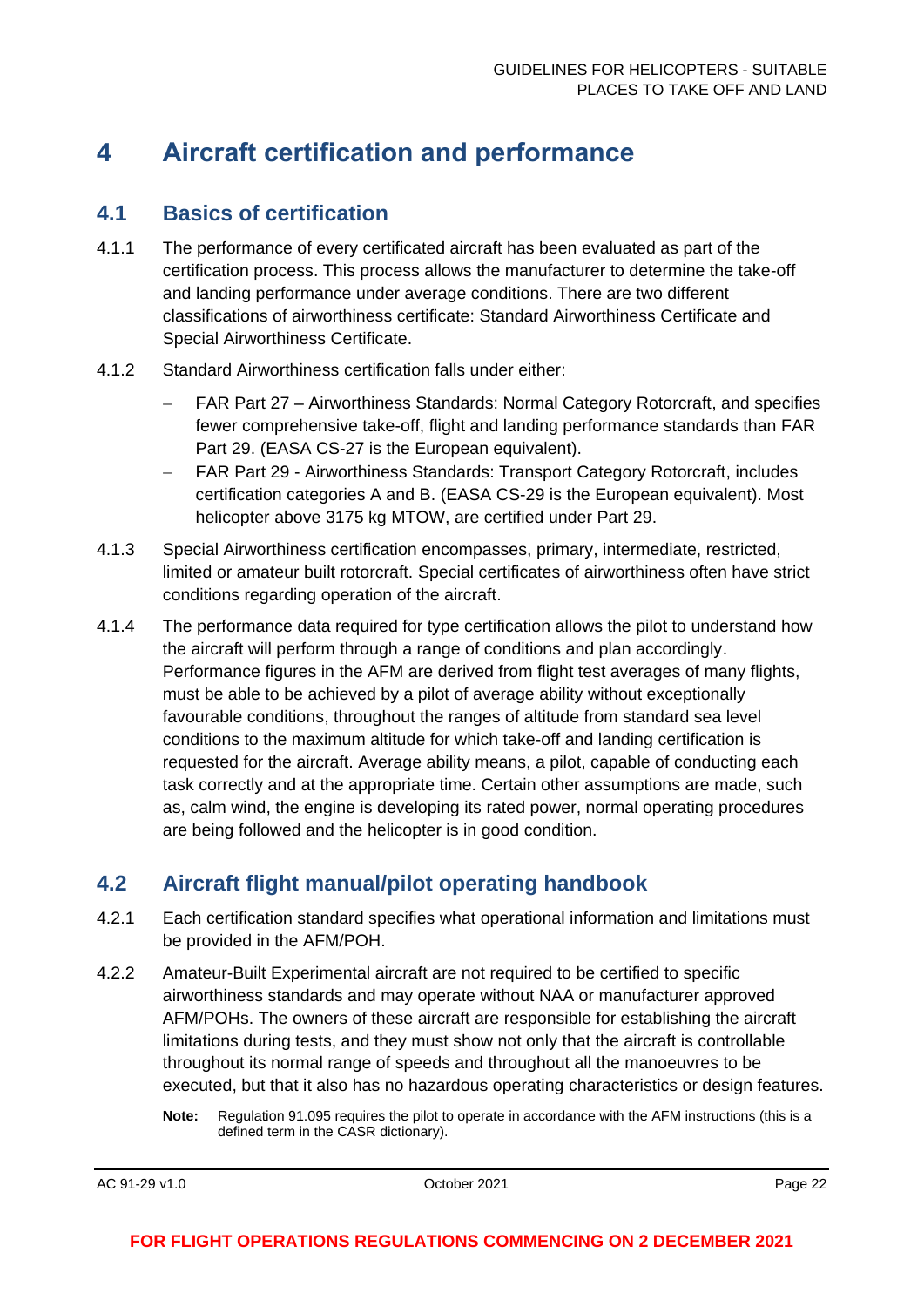# <span id="page-23-0"></span>**4.3 Performance information**

- 4.3.1 The AFM/POH, owner's manual, or placarding should provide relevant performance information, but presentations are not standardised. Learning how to find and interpret a particular aircraft's performance information should be part of a pilot's familiarisation with the helicopter.
- **4.3.2 Regulations 91.795 and 91.800 stipulate that an aircraft must not take off or land above the maximum all up weight of the aircraft from the AFM (or equivalent), or a more limiting weight due to the aircraft performance requirements specified in the Part 91 MOS.**
- 4.3.3 Although helicopters manufactured under the special certification process, are required to provide performance information in the AFM/POH, it can be limited in detail and may lack the rigour and accuracy of tests required for a helicopter under FAR Part 27 certification. It may contain a proviso advising, 'performance can depend on aircraft condition, environment and pilot skill'.
- 4.3.4 Although not within the scope of this AC, regardless of whether the helicopter has been certified under Part 27 or 29, helicopters operated under Part 133 require performance data to provide appropriate safety margins. Even if the requirements are already reflected in their take-off and landing performance charts, pilots must be familiar with any additional safety margins applicable to their operation.
- 4.3.5 An example of a factoring requirement applicable to large or commercial helicopter is:

In pre-flight calculation of performance for take-off and landing, the pilot must factor for a headwind or a tailwind. If the headwind is more than 5 knots, then only 50% of the headwind component may be used. If the AFM allows a tailwind component for take-off or landing, then a 150% of the tailwind component must be factored into the calculation

# <span id="page-23-1"></span>**4.4 Take-off and landing distances in the AFM/POH**

- 4.4.1 Each helicopter operation calls for an aerodrome of certain dimensions. The AFM/POH normally shows the dimensions required for a take-off at a given combinations of weight, altitude and temperature.
- 4.4.2 Pilots should be aware that AFM/POH helicopter performance is tested and calculated under strict criteria. For example, landing certification for a single-engine rotorcraft requires that:
	- − it must be able to land with no excessive vertical acceleration, no tendency to bounce, nose over, ground loop, porpoise, and without exceptional piloting skill or exceptionally favourable conditions; with approach or autorotation speeds appropriate to the type of rotorcraft and selected by the applicant,
	- the approach and landing made with, power off, and entered from steady state autorotation.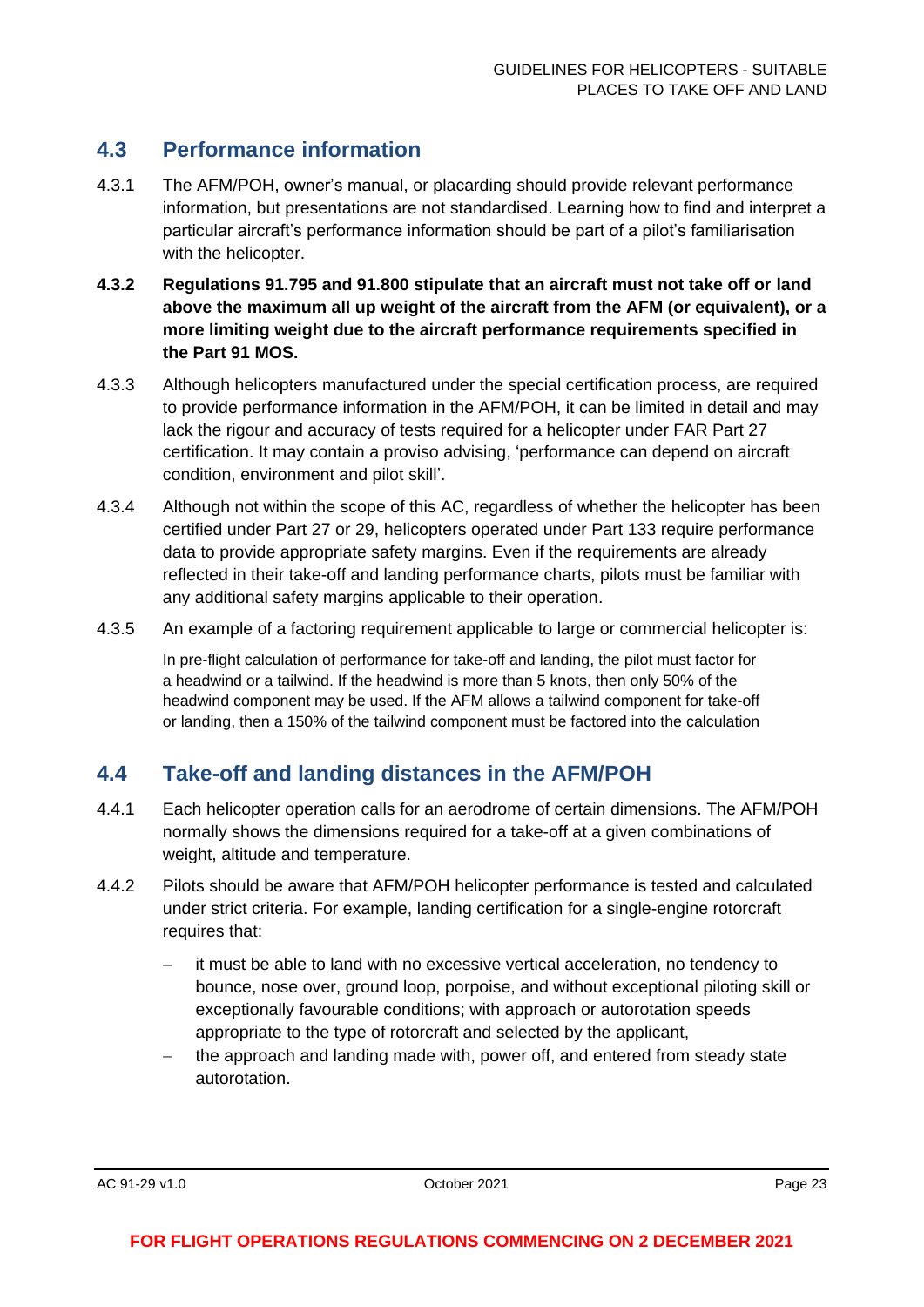4.4.3 When landing at an aerodrome with minimum dimensions, it is recommended that appropriate safety margins be applied before attempting the take-off or landing. See Table 1 in Section 8.

# <span id="page-24-0"></span>**4.5 What must a rotorcraft flight manual contain as a minimum**

- 4.5.1 FAR §27.1587 sets out the information required in the Rotorcraft Flight Manual for a normal category, small rotorcraft, determined in accordance with §§27.49 through 27.87 and 27.143(c) and (d). This information includes:
	- The hover in ground effect (HIGE) ceiling, determined over the ranges of weight, altitude, and temperature for which certification is requested, with:
		- o Take-off power and landing gear extended.
		- o For reciprocating engine powered helicopters at maximum weight, with a standard atmosphere, the ceiling must be at least 4000 ft.
		- o For turbine engine powered helicopters at maximum weight, with a standard temperature plus  $22^{\circ}$  C, the ceiling must be at least  $2500$  ft pressure altitude.
	- The hover out of ground effect (HOGE) performance, determined over the ranges of weight, altitude, and temperature for which certification is requested, with:
		- o Take-off power and landing gear extended.
	- Take-off weight maximum at sea level through to the highest altitude requested for certification at:
		- o Take-off power and r.p.m;
		- o The most critical centre of gravity; and
		- o Must not require exceptional pilot skill or exceptionally favourable conditions; and
		- o Must be able to safely land after engine failure at any point, up to a minimum of 7000 ft DA.
	- V<sub>Y</sub> must be determined in standard sea level conditions at:
		- o Maximum continuous power on each engine
		- o Maximum weight.
		- o Steady rate of climb on both engines with maximum continuous power, at selected speeds from sea level to maximum altitude with corresponding weights and temperatures.
		- o Steady rate of climb or descent on one engine at  $V<sub>Y</sub>$  with maximum weight; and
		- o The critical engine inoperative and the remaining engine at 30 minute one engine inoperative (OEI) maximum continuous power, or continuous OEI power depending on certification request.
	- − Autorotational performance for single-engine helicopters and multi-engine helicopters that don't meet the Category A engine isolation requirements of Part 29, that determines minimum rate of descent and the best angle-of-glide speed at:
		- o Maximum weight; and
		- o Rotor speeds selected by the applicant.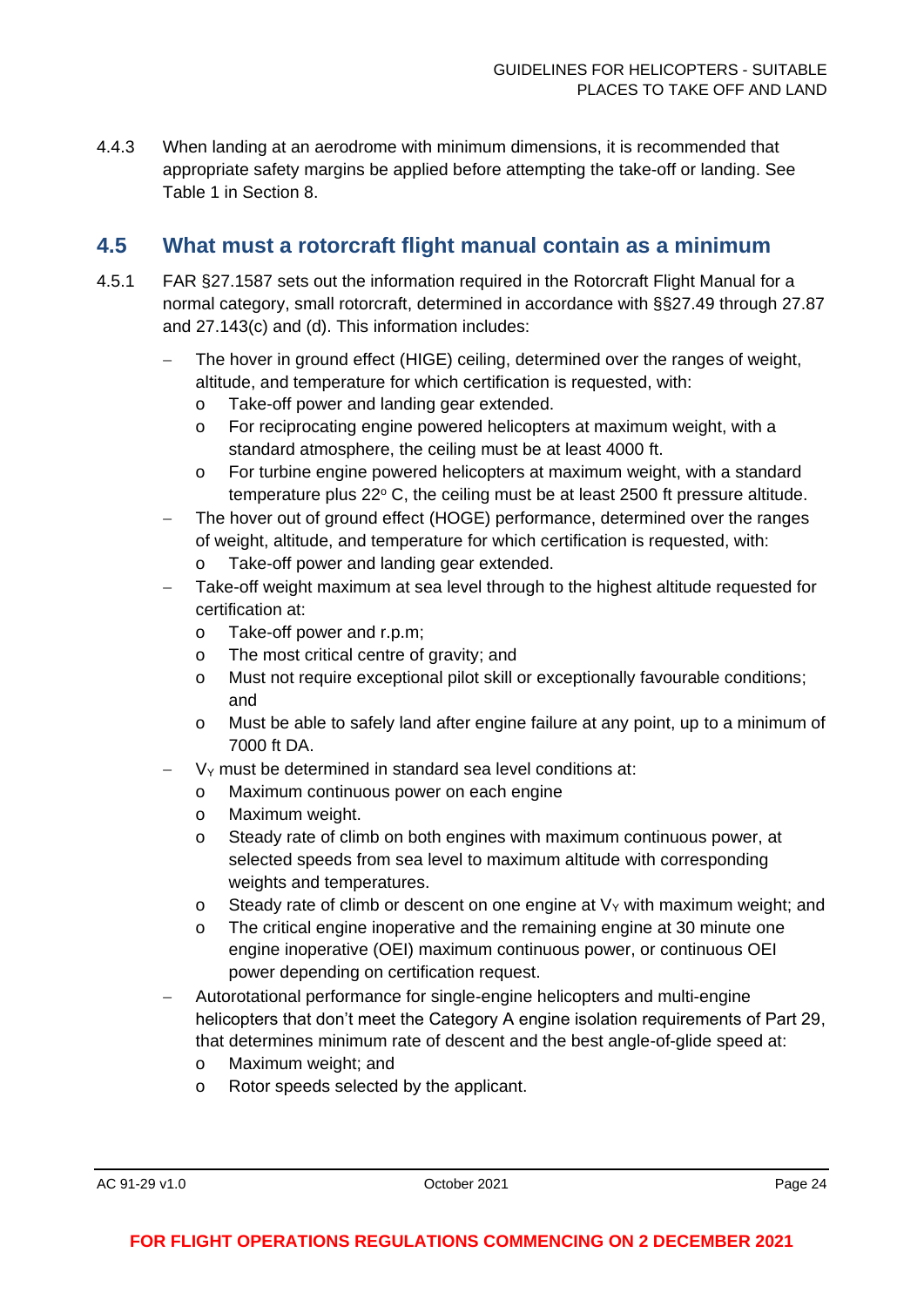- Landing must be demonstrated with no excessive vertical acceleration, no tendency to bounce, nose over, ground loop, porpoise, or water loop, and without exceptional piloting skill or exceptionally favourable conditions at:
	- o approach or autorotation speeds appropriate to type
	- o for single-engine rotorcraft, power off, from steady autorotation
	- o for multi-engine rotorcraft OEI, the operating engine within approved operating limits from an established OEI approach, or from complete power failure.
- A height and forward speed envelope must be established to indicate which combinations would prevent a safe landing, from sea level to the maximum altitude capability of the rotorcraft or 7000 ft, whichever is less; and from the maximum weight at sea level to selected weights at the maximum altitude. This weight may not be less than the maximum weight that allows HOGE. The applicable power failure conditions are:
	- o For single-engine helicopters, full autorotation.
	- o For multiengine helicopters, OEI (where engine isolation features ensure continued operation of the remaining engines) and the remaining engine(s) within approved limits and at the minimum installed specification power available for the most critical combination of approved ambient temperature and pressure altitude resulting in 7000 ft density altitude or the maximum altitude capability of the helicopter, whichever is less.
- Demonstrated controllability in winds from all azimuths up to 17 ks in any manoeuvre close to the ground, or out-of-ground effect, through the range from sea level to 7000 ft or maximum altitude capability with:
	- o critical weight (HIGE) or applicant select weight (HOGE)
	- o critical centre of gravity
	- o critical r.p.m. (HIGE) or applicant selected r.p.m. (HOGE)
- 4.5.2 The powerplant cooling system must demonstrate the ability to maintain components within the established limits under critical surface and flight operating conditions for which certification is required, and after normal shutdown. Powerplant components to be considered include, but may not be limited to engines, rotor drive system components, auxiliary power units, and the cooling or lubricating fluids used with these components. The components must be tested in maximum ambient atmospheric temperature, corresponding to sea level conditions of at least 100 $\degree$  F, (38 $\degree$  C). For reciprocating engines, the fuel used during the cooling tests must be of the minimum grade approved for the engines, and the mixture settings must be those normally used. The temperature must be stabilised (rate of change, less than  $2^{\circ}$  F) before commencing the next stage of flight to be investigated. (FAR Part 27.1041 to 27.1045).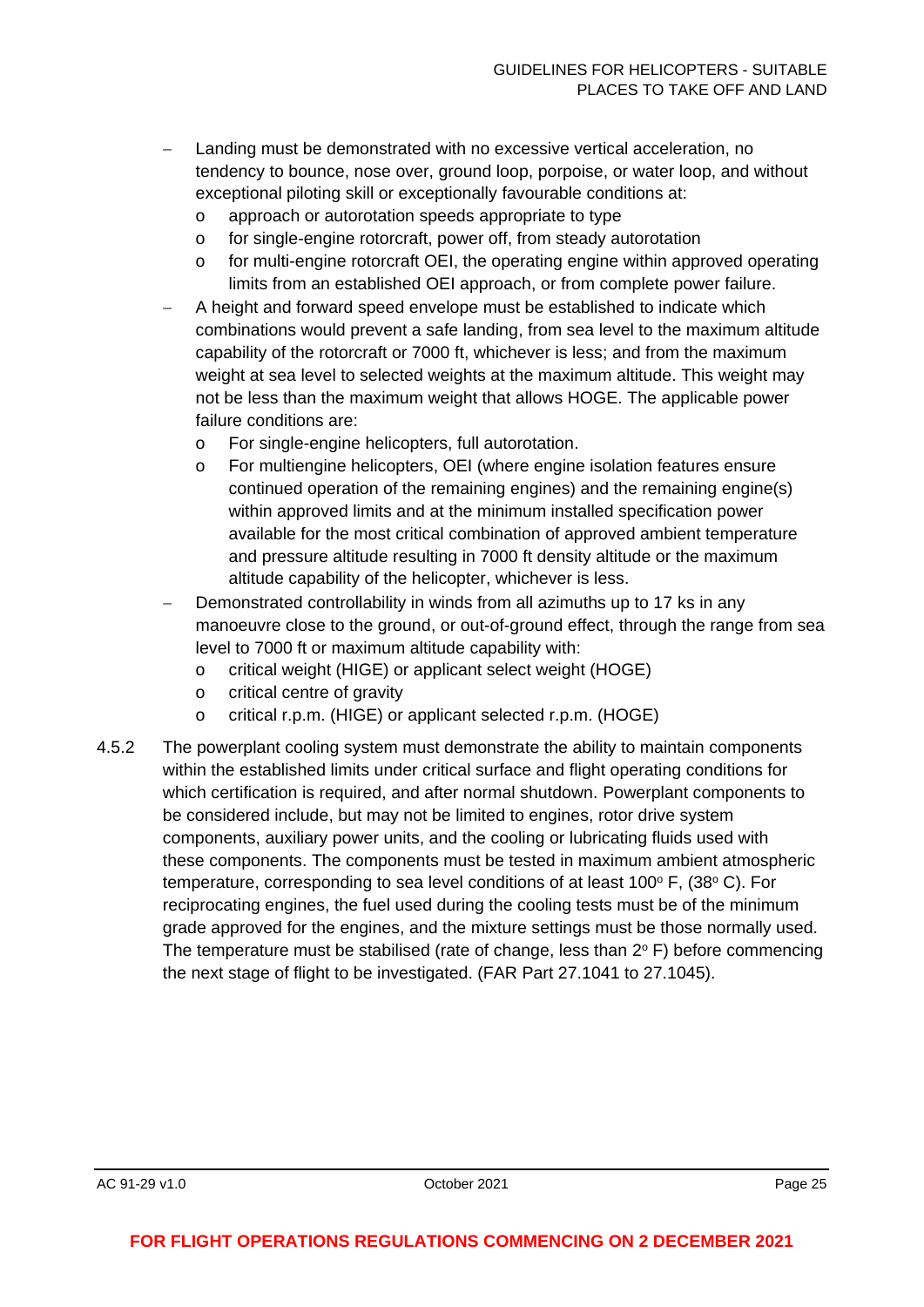# <span id="page-26-0"></span>**5 Information about aerodromes publications**

### <span id="page-26-1"></span>**5.1 Aerodrome standards**

- 5.1.1 Standards that apply for certified aerodromes can be found in Part 139.
- 5.1.2 Standards for military aerodromes have a number of commonalities with the civil rules and are contained in the Defence Aviation Safety Regulations (DASR).
- 5.1.3 There are no standards for aerodromes that are not certified (listed in En-route Supplement Australia (ERSA) as an uncertified aerodrome). CASA has published recommended criteria for landowners or operators of these aerodromes, but these recommended guidelines are not required to be followed.
- 5.1.4 Similarly, there are no mandatory standards for heliports. CASA has published recommended criteria for landowners or operators of heliports, but these recommended guidelines are not required to be followed.

# <span id="page-26-2"></span>**5.2 Publications containing aerodrome data**

- 5.2.1 All aerodromes that are certified (CERT) under Part 139 are listed in the ERSA. The ERSA also contains all military aerodromes (MIL) and a significant number of uncertified (UNCR) aerodromes. A certified aerodrome must meet certain criteria and is required to provide full information in the ERSA. An aerodrome must be certified if there is an instrument approach at that aerodrome. Certified aerodromes are subject to inspection and NOTAM action.
- 5.2.2 The ERSA only provides limited information for uncertified aerodromes and these aerodromes are not subject to NOTAM action except in certain circumstances (refer to ERSA for further details).
- 5.2.3 Take-off and landing guides are also commercially available which provide information for pilots about many aerodromes not included in the ERSA. Pilots should note that the information in these guides may not be subject to regular updating, and these aerodromes are not supported with NOTAM information. Pilots should therefore consider ways of mitigating the risk of such a document's information being out of date or inaccurate.
- 5.2.4 The examples below are two of the many possible considerations to be made. A pilot should consider whether:
	- the obstacles surrounding the aerodrome have been accurately described and are still up to date (e.g., have the trees on final grown taller since last reported), and
	- the information provided enables the pilot to judge whether a landing approach can be made from both runway directions.

AC 91-29 v1.0 **Details a COMPUTE 2021 Page 26 Page 26 Page 26**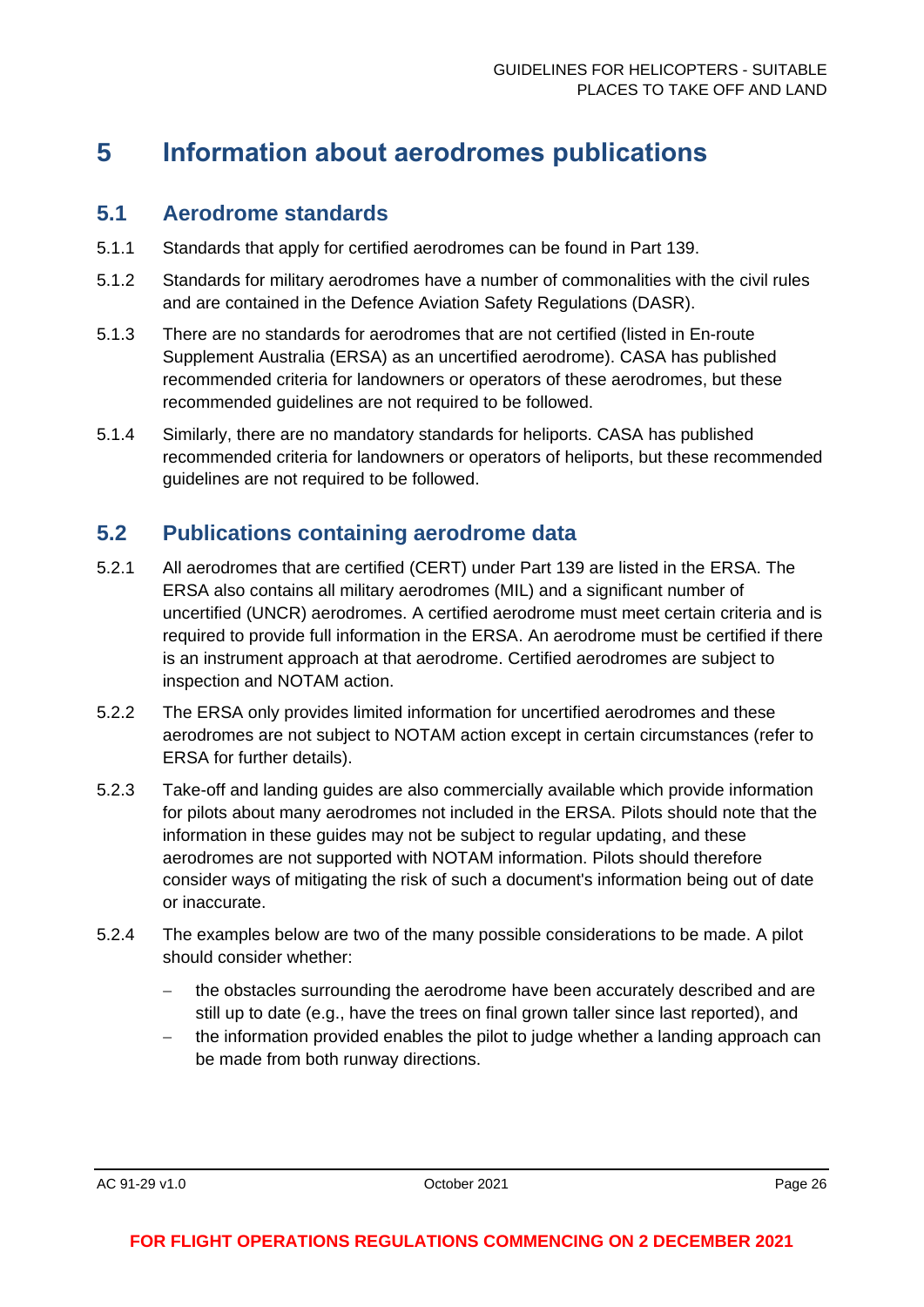# <span id="page-27-0"></span>**6 Permission to operate**

### <span id="page-27-1"></span>**6.1 Ownership and management**

- 6.1.1 Pilots and operators must consider ownership and management requirements for aircraft operations into any aerodrome. Unless a landing place is unambiguously open to public use for aviation, the pilot should assume that approval is required before using land or water for take-off and landing. General examples of places where approval is required are:
	- an uncertified aerodrome managed by local council or private organisation/landowner (check if published in ERSA in the first instance)
	- − private farmland
	- roads, parks or fairways owned by local authorities or private interests
	- water, land or dry lakes managed by a state authority such as National Parks, Waterways Authority, Lands Department etc.

### <span id="page-27-2"></span>**6.2 Penalties and liability**

- 6.2.1 Use of a public facility, such as a road or park, for landing may be an offence under State or territory legislation even if the physical requirements for a landing area are satisfied. An unauthorised landing on property might also be a trespass.
- 6.2.2 While the law generally recognises a person's right to take any reasonable action to save themselves in an emergency, pilots should remember that nothing in the CASR provide immunity against civil liability in the case of damage to persons or property.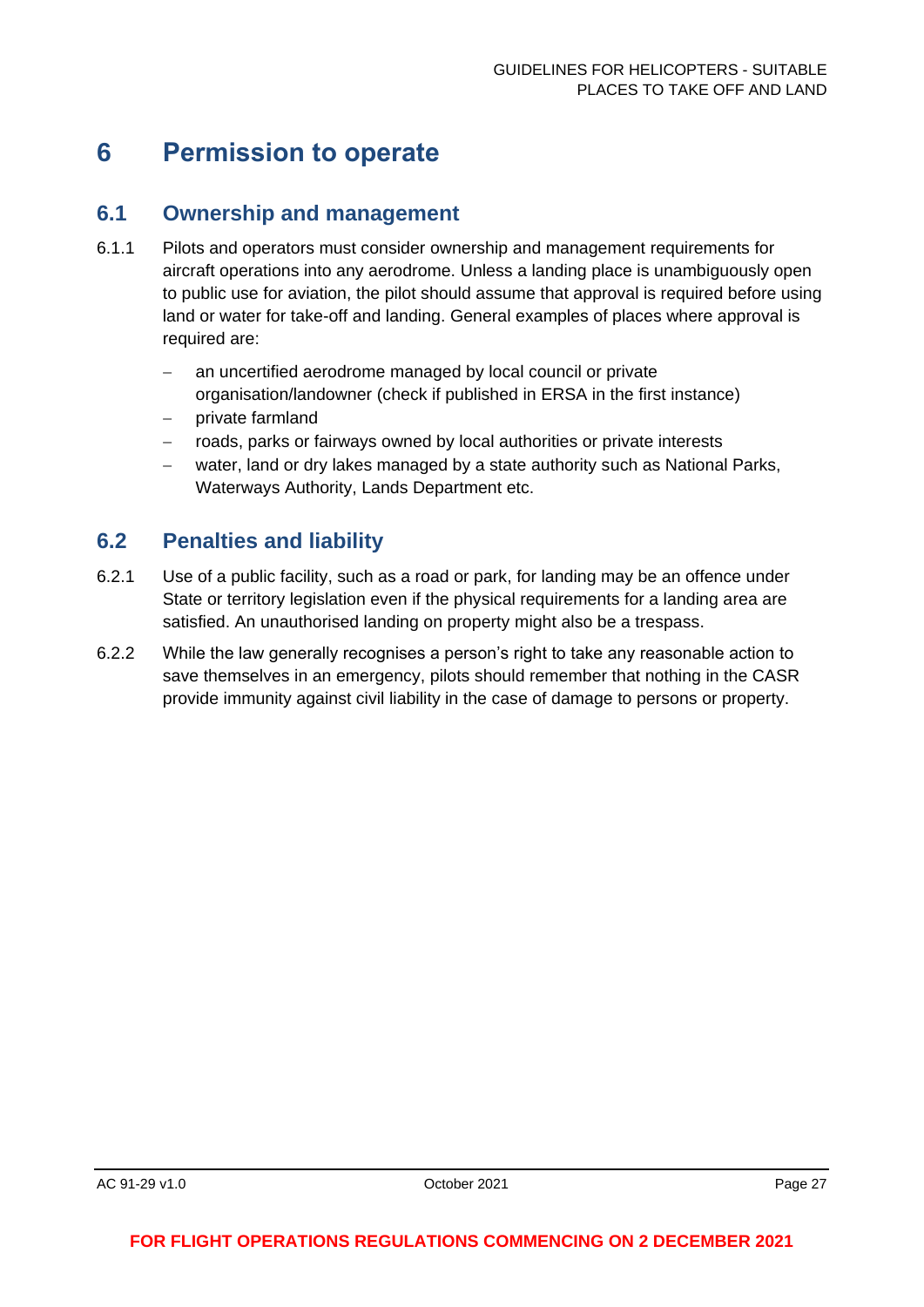# <span id="page-28-0"></span>**7 Pilot responsibilities**

# <span id="page-28-1"></span>**7.1 Compliance with the flight manual**

- **Note:** Regulation 91.095 requires the pilot to operate in accordance with the 'aircraft flight manual instructions'. This is a legally defined term in the CASR dictionary and is effectively an umbrella term to encompass 'aircraft flight manual' plus placards and other documents that might not be legally part of the AFM.
- 7.1.1 Pilots are able to develop their own personal operating minimums that are more conservative than the AFM minimums (for performance or operating limits etc). Pilots should be honest when assessing their own experience, recency and personal skills. If a pilot knows they have not been flying recently or frequently, or that they do not have vast experience conducting landings into smaller congested or confined areas or they have not flown frequently in marginal weather conditions, the pilot should consider using personal limits which are more conservative than the AFM minimums.
- 7.1.2 Special rules exist for Part 133 or Part 138 operations to, in a particular circumstance, not comply with the AFM. Refer to regulations 133.030 and 138.210.

# <span id="page-28-2"></span>**7.2 Deciding to use an aerodrome or HLS**

- 7.2.1 It is the pilot's responsibility to be satisfied the helicopter is able to take off or land safely. When operating at a certified or other aerodrome authorised by the regulations (such as an HLS), the pilot needs to know not only the location of the aerodrome, but also the features that can be used to positively identify it as the aerodrome intended for landing, and any potential hazards.
- 7.2.2 Some operational factors that pilots and operators are recommended to consider prior to using a HLS are:
	- − the FATO and TLOF are clear of all objects and animals likely to be a hazard to the helicopter, other than objects essential to the helicopter operation
	- − no person is within 30 m of the closest point of a hovering or taxiing helicopter, other than persons who are essential to the safe conduct of the operation or the specific nature of the task and who are trained and competent in helicopter operational safety procedures
	- − appropriate information from the owners and authorities is obtained to confirm the suitability of the HLS for the proposed operation
	- − where the performance information in an AFM details greater or additional limitations for defined areas or the approach and departure paths (compared to those set out in these guidelines), then the greater and/or additional requirements are available for the flight.
- 7.2.3 Section 3 of this AC discusses certain considerations in detail; however, the following is a summary list of matters a pilot may wish to consider when deciding to use an aerodrome.
	- − aircraft type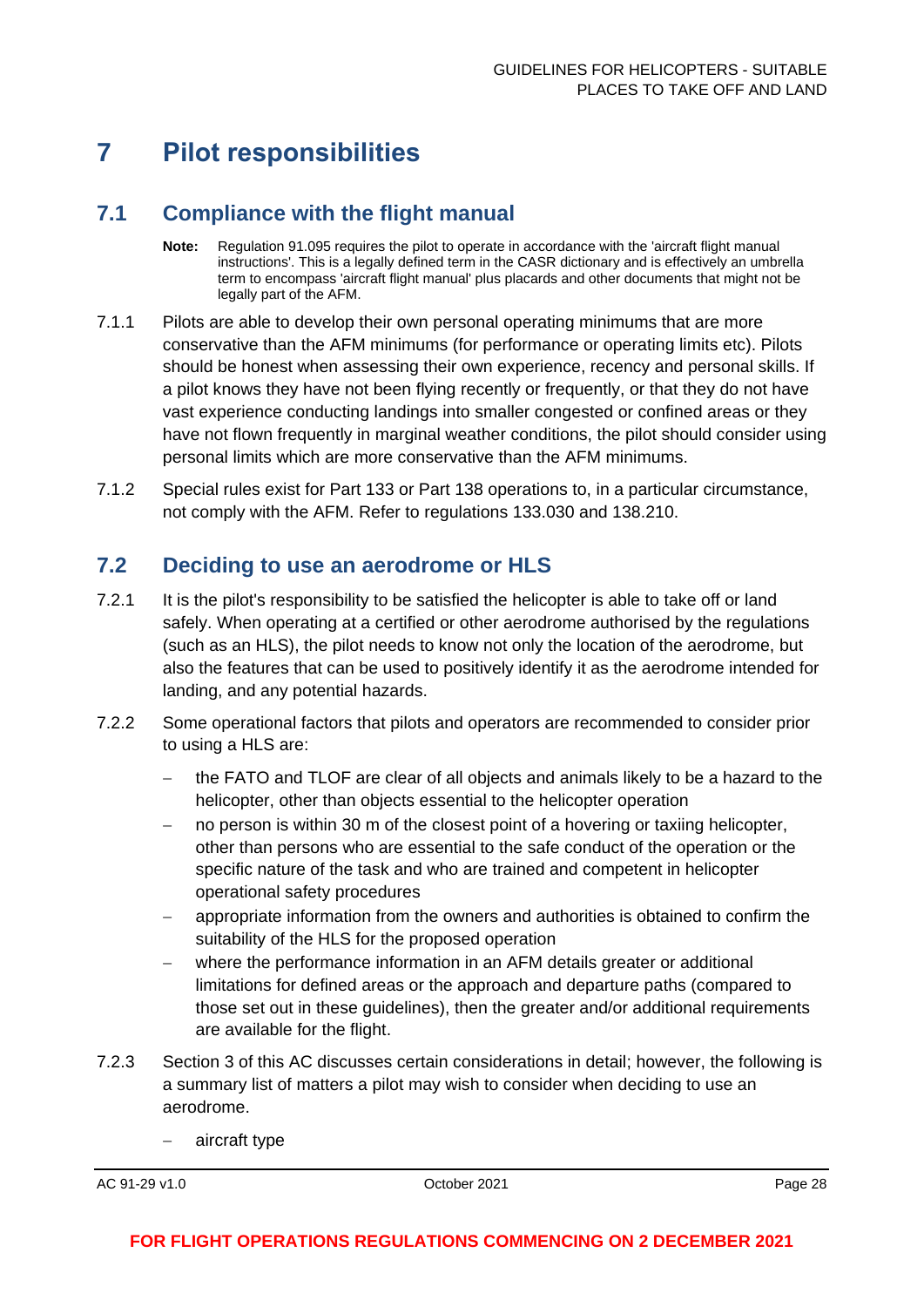- − aircraft weight
- − prevailing weather conditions
- − the kind of operation being conducted
- − the means of identifying the boundaries of the manoeuvring area
- the length of (suitable) FATO available
- − the width of the FATO
- the nature of the FATO and TLOF surface including its pavement strength
- the FATO elevation
- the FATO direction
- the TLOF and FATO (if solid) slope
- − recency and type of usage: e.g., use as agricultural strip, any current fixed-wing, gliding or parachute operations etc.
- surface type: e.g., sealed, broken seal, black soil, sandy loam, naturally soft, naturally hard, gravel, small/larger stones
- surface conditions: e.g., cracked, sandy, soft gravel, muddy, recently ploughed, hardened mud (rutted or stock-pitted), heavily grassed, lightly grassed
- − surface moisture levels: e.g., dry, moist, wet, muddy
- ambient conditions: temperature, wind, general conditions
- are people, machines, stock/wildlife likely to be present at the time of movement
- − obstructions in the approach, take-off and lateral transition areas
- − any other obstacles in the vicinity of the aerodrome (such as power lines)
- any management limits on the use of the landing place
- − any special procedures applicable at the landing place (e.g., one-off activities, noise abatement considerations etc.)
- − NOTAMs or AIP Supplements applicable to the area
- − for night operations: availability, type and means of operating the aerodrome lights
- − for IMC or night operations: the terrain in the vicinity of the aerodrome.

### <span id="page-29-0"></span>**7.3 Accuracy of calculations**

7.3.1 Given the considerable effect of different aircraft weights on helicopter performance, it is very important that the pilot take into account all relevant information and accurately make the necessary calculations to ensure the helicopter can take off or land safely.

### <span id="page-29-1"></span>**7.4 No-go situations**

- 7.4.1 Every pilot must learn to resist personal and external pressures to proceed without essential safety information, or when evidence suggests safety is not reasonably assured.
- 7.4.2 It is also important that other persons involved in the operation be made aware that no decision to proceed will be made until all required information has been assessed. Unless and until the operation is potentially safe, both common sense and regulatory requirements mean the take-off or landing must not be attempted.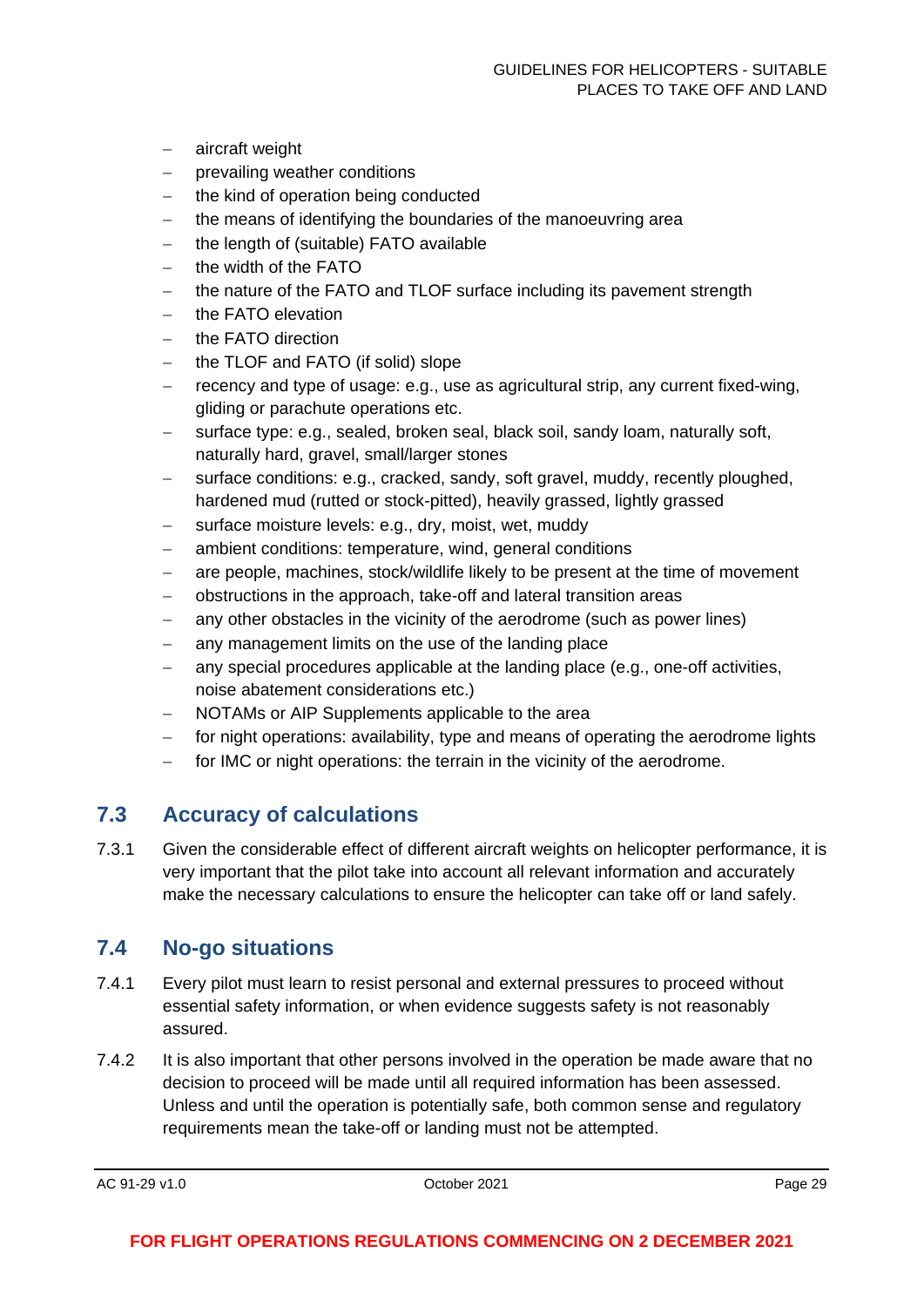# <span id="page-30-0"></span>**8 Recommended safety margins**

- 8.1.1 As discussed earlier in section 4 of this AC, performance figures in the AFM are derived from flight test averages of many flights and must be able to be achieved by a pilot capable of conducting each task correctly and at the appropriate time. The manufacturer does not test the helicopter under each, and every condition shown on a performance chart, but mathematically derives the remaining data. Certain other assumptions are made, such as, calm wind, the engine is developing its rated power and normal operating procedures are being followed.
- 8.1.2 As engine performance can degrade over time, it is important to conduct regular power assurance checks to ensure that the engine is still achieving the manufacturers specifications, and that the AFM performance graphs can be relied on. The AFM will have a section detailing how the power assurance check is to be performed.
- 8.1.3 Before committing to a take-off or landing, particularly in a confined area, a power check to determine excess power should be conducted. This can be achieved by noting the power required to hover IGE. Confirm the maximum allowable power to be used for the ambient conditions from the placard or AFM. Slowly start a vertical climb until the maximum power is achieved. Note the corresponding MAP or torque reading. The difference represents the power margin available and indicates what type of take-off will be possible, i.e., cushion-creep or towering.
- 8.1.4 While it is not a legal requirement for Part 91 operations to use safety margins when determining whether an area can be taken off from, or landed at, safely, the use of safety margins is highly recommended. For example, a pilot should always plan an OGE hover when landing in an area that is uncertain or unverified.
- 8.1.5 Once the AFM/POH helicopter performance is calculated for the prevailing density altitude and wind conditions, it is recommended that a contingency of 10% be factored into your calculations.
- 8.1.6 It is recommended that minimum standard margins for Part 91 operations in helicopters be applied as shown in the Table 5 below.
- 8.1.7 After applying the relevant margins in accordance with Table 1, it is recommended that the pilot apply further factors in accordance with guidance given in the AFM.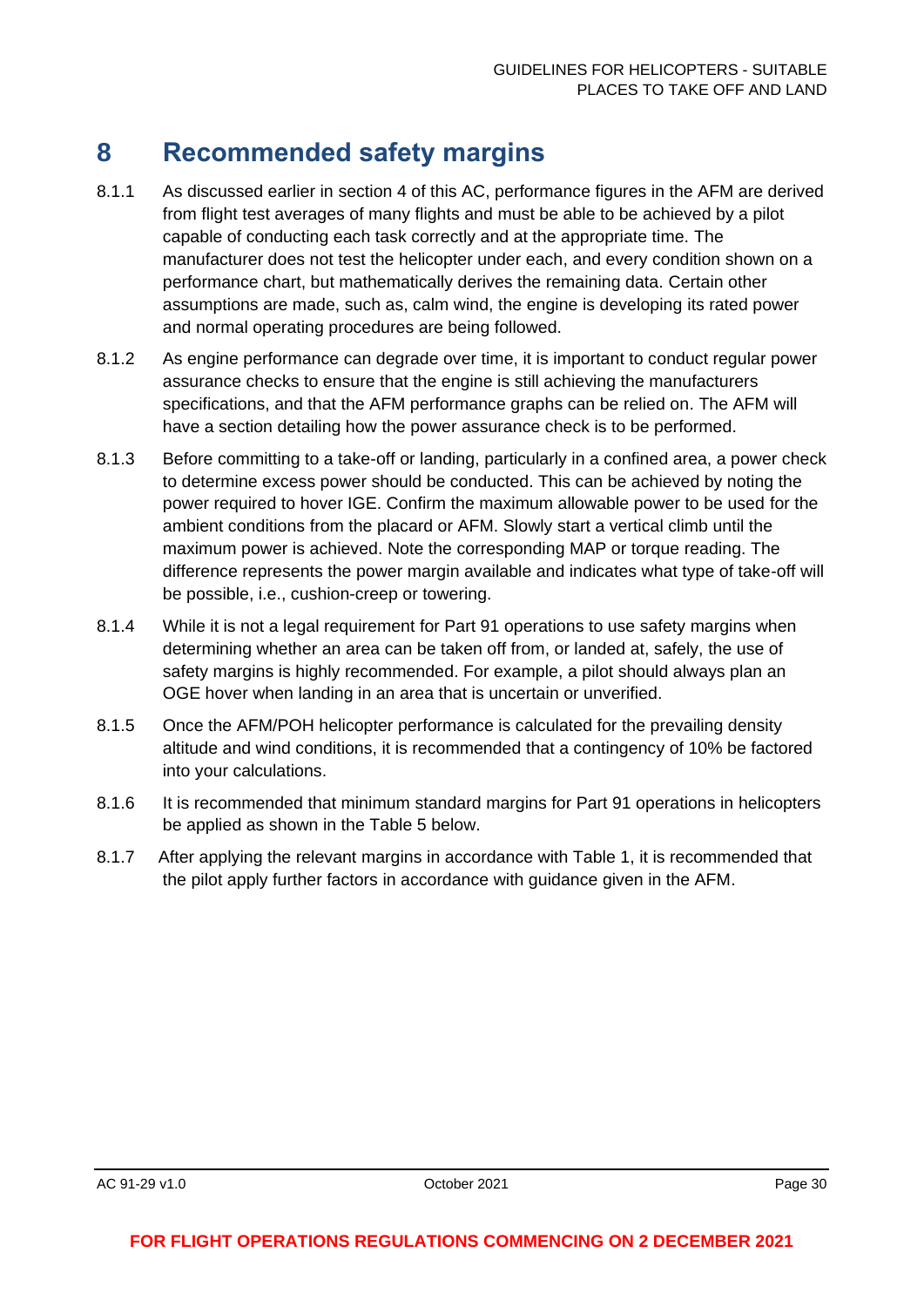#### **Table 1: Recommended minimum standard safety margins**

| <b>Take-off and Landing</b>                             | Minimum standard safety margins                          |
|---------------------------------------------------------|----------------------------------------------------------|
| Headwind components above 5 knots                       | use no more than 50% of the headwind component $ $       |
| If tailwind component permitted in AFM                  | use at least 150% of the tailwind                        |
| Where excess power requirements are looking<br>marginal | Subtract 10% from MTOW derived from WAT<br>calculations. |
| Operating to or from a confined area.                   | Allow at least 2 x D value.                              |
| Operating to or from an unverified area.                | Plan using HOGE performance.                             |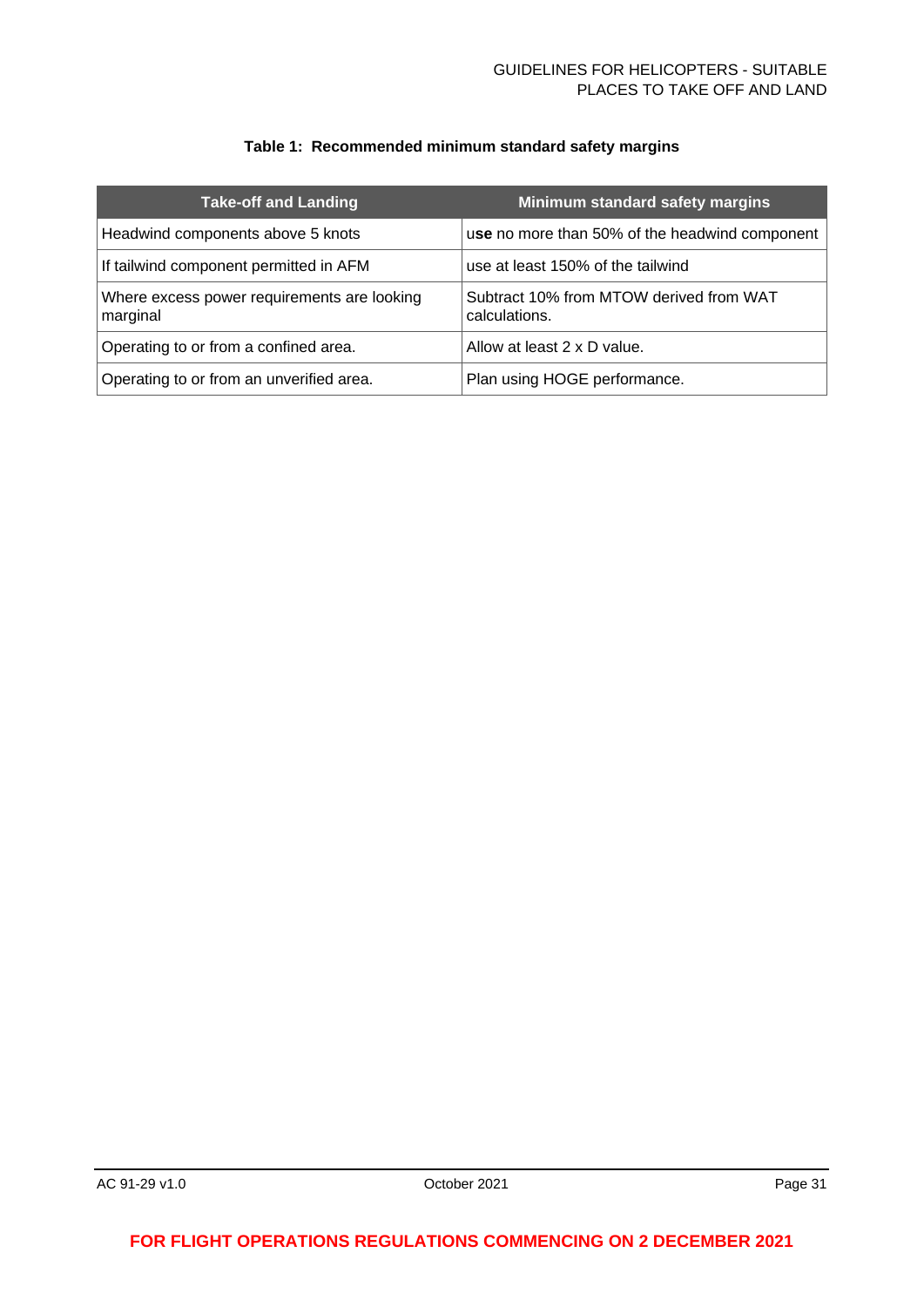# <span id="page-32-0"></span>**9 Critical operations**

### <span id="page-32-1"></span>**9.1 Obstructions and mechanical turbulence**

- 9.1.1 Local terrain, buildings and trees, will create mechanical turbulence in windy conditions near the ground, and may become marked in the lee of the obstruction. Operating in close proximity to obstructions can lead to recirculation and loss of performance. Aerodromes, geographically situated in hilly, mountainous areas, including certain coastal regions, can be subject to hazardous turbulent conditions in moderate to strong wind conditions. Pilots should be aware that, in certain cases, aircraft performance can be severely affected. History has shown, in extreme cases, that turbulence has prevented the aircraft from climbing or being controlled near the ground and has also caused structural damage.
- 9.1.2 In winds below 15 kts, the turbulence may be experienced in the lee of an obstruction, vertically to about one third higher than the height of the obstruction. Above 20 kts, turbulence may be experience on the leeward side of an obstruction to a distance of 10- 15 times the obstruction height and up to twice the obstruction height above the ground.
- 9.1.3 During take-off or landing in gusty wind situations where wind shear is likely to be present, may require a greater power margin to deal with varying power demands or an unexpected loss of airspeed and accompanying sink. Large anti-torque pedal inputs to maintain directional control also act to reduce the excess power available.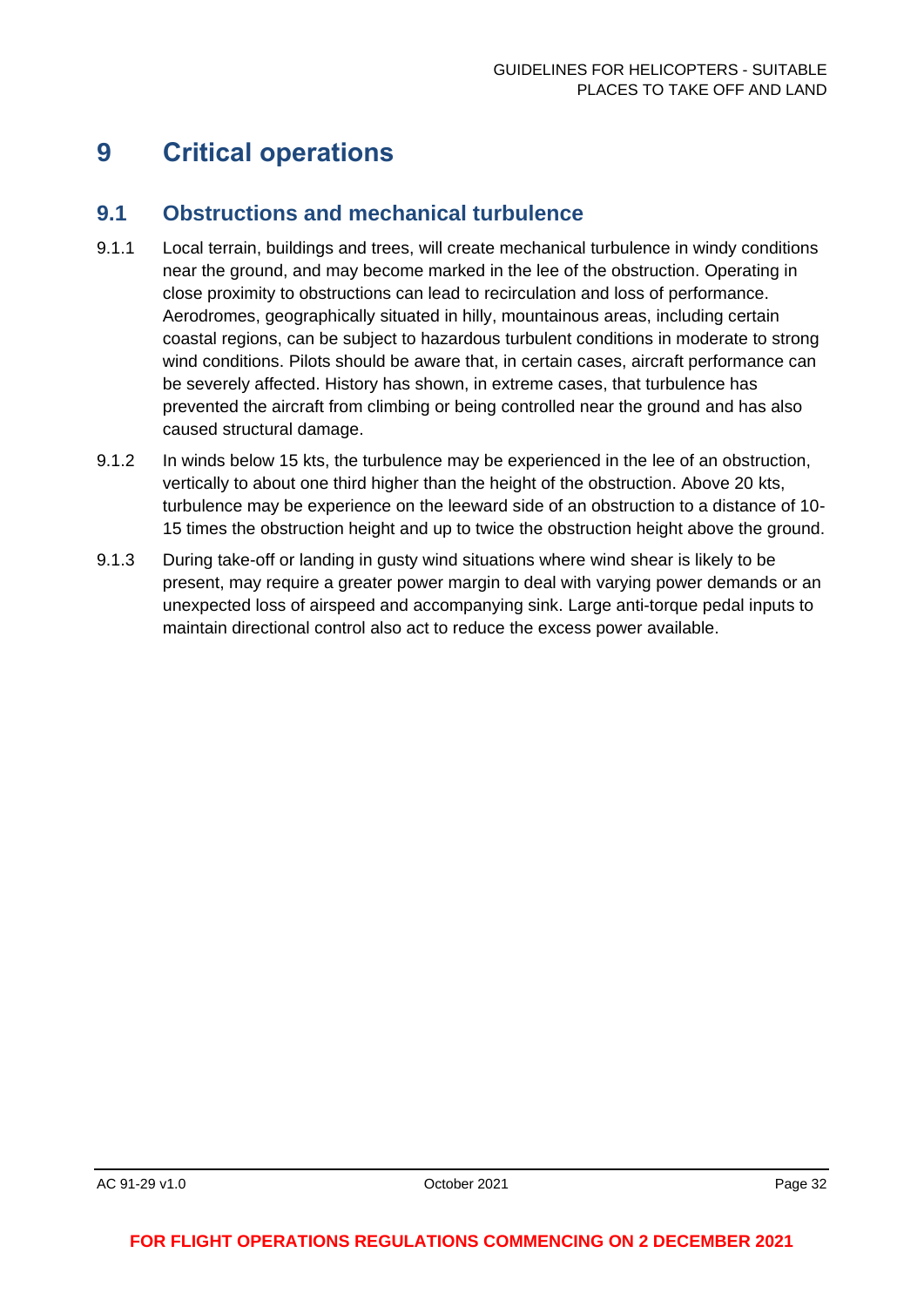# <span id="page-33-0"></span>**10 Take-off and approach and landing technique**

### <span id="page-33-1"></span>**10.1 General**

- 10.1.1 Take-offs and landings in more constrained areas require practised pilot technique. Take-offs and landings in helicopters from aerodromes that have long runways and open clear areas are generally relatively easy and routine. The take-off or landing performance as prescribed in the AFM/POH is rarely achieved because the aircraft is not flown to the criteria as detailed. When taking off, it is not as critical whether the pilot applies full power slowly, accelerates slowly, maximises hover-in-ground effect or does not position the aircraft to maximise the use of all available area, as there is plenty of runway/clear area ahead and obstacles rarely pose a problem. Likewise, when landing, if the approach is flown faster, or with higher rates of descent that prescribed, the initial aiming point can always be replaced with another whilst trying to arrest the helicopter's inertia.
- 10.1.2 Prior to approach or departure, to or from an HLS, a thorough 'recce' of the landing area should be undertaken, noting wires, obstacles, wind velocity, sun position, possible safe departure routes and safe forced landing areas.
- 10.1.3 If a HLS is only just suitable (smaller area, multiple obstructions), then the technique adopted is said to be a confined area take-off or landing. This is where the speeds prescribed in the AFM/POH, such as Vx after take-off and HIGE/HOGE graphs become critical in identifying whether a take-off or landing can be conducted safely. The Height Velocity diagram should also be carefully considered before operating from these areas.
- 10.1.4 Confined area technique requires demonstration of competency for the issue of a pilot licence. However, following the grant of a pilot licence, this technique may be rarely used or practised because more regularly we operate from long runways or much larger areas.

# <span id="page-33-2"></span>**10.2 Take-off**

- 10.2.1 Prior to take-off it is advisable to conduct a power check to confirm the amount of excess power available. As mentioned earlier, conditions at the take-off site may differ from the conditions used when determining performance calculations. Checking the excess power available prior to take-off is a useful tool to indicate a departure from 'expected' performance values. Due consideration of prevailing wind, terrain, forced landing areas and escape routes will assist in selecting an appropriate take-off profile.
- 10.2.2 A decision point should be nominated where the take-off will be rejected if the helicopter is not accelerating or performing as expected. If the technique described in the AFM/POH is varied, it will affect the take-off performance, hence, the need for safety factors.
- 10.2.3 Take-off:
	- − Pre-take-off checks

AC 91-29 v1.0 **Details a Contract Contract Contract Contract Contract Contract Contract Contract Contract Contract Contract Contract Contract Page 33**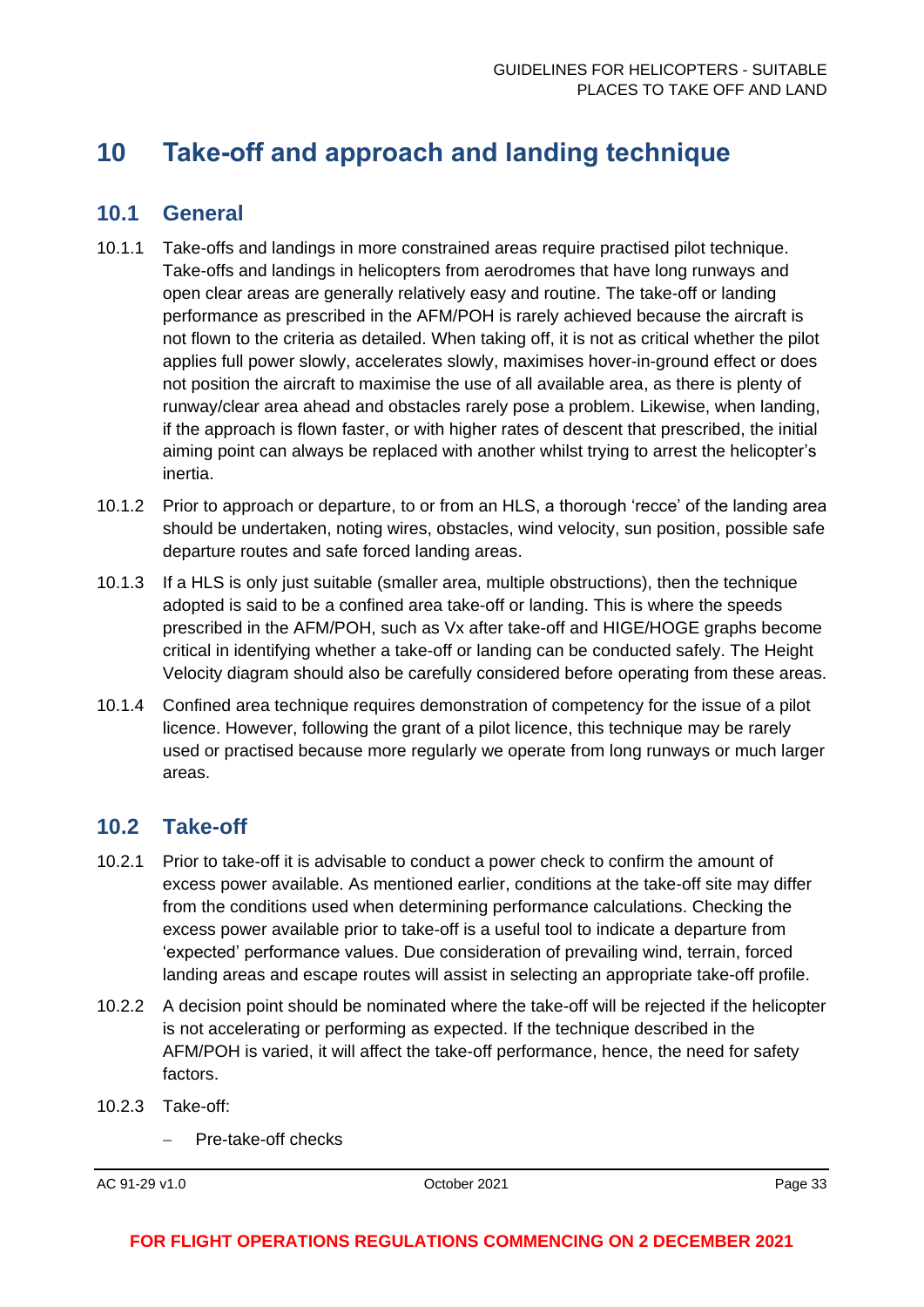- − Lookout take-off using sloping ground techniques.
- − After-take-off checks to include power check
- − Confirm or reselect take-off path.
- − Reposition within area if required.
- Select forward and lateral markers as appropriate.
- − Lookout above check for overhead obstructions, overflying aircraft.
- Accelerate to  $V_x$  and maintain until clear of obstacles, accelerate to  $V_y$  or recommended climb speed in AFM/POH and continue climb.
- At appropriate time, set max continuous power
- − Continue scan for overflying arriving/departing aircraft
- At a safe height, complete the after take-off checks.



#### **Figure 4: Effect of increasing altitude on HPA/HPR (available horsepower/required horsepower)**

### <span id="page-34-0"></span>**10.3 Landing**

- 10.3.1 Most landings are preceded by a hover. Typically, it requires more power to hover than that required for forward flight, therefore, a high degree of care is required when landing, particularly at high gross weights in high density altitudes. Keeping the nose into wind in such circumstances is essential. Due consideration of all the circumstances and prevailing weather conditions is required. Prior to landing at an unfamiliar HLS, a thorough 'recce' of the landing area should be undertaken, noting wires, obstacles, wind velocity, sun position, people or livestock, possible safe approach and go-round routes and safe forced landing areas.
- 10.3.2 As discussed previously, a power check should be accomplished to assess the power in hand before commencing an approach, as insufficient power could result in a heavy landing. A pilot should always plan an OGE hover when landing in an area that is uncertain or unverified.

AC 91-29 v1.0 **Details a COMPUTE 2021 Page 34 Page 34 Page 34**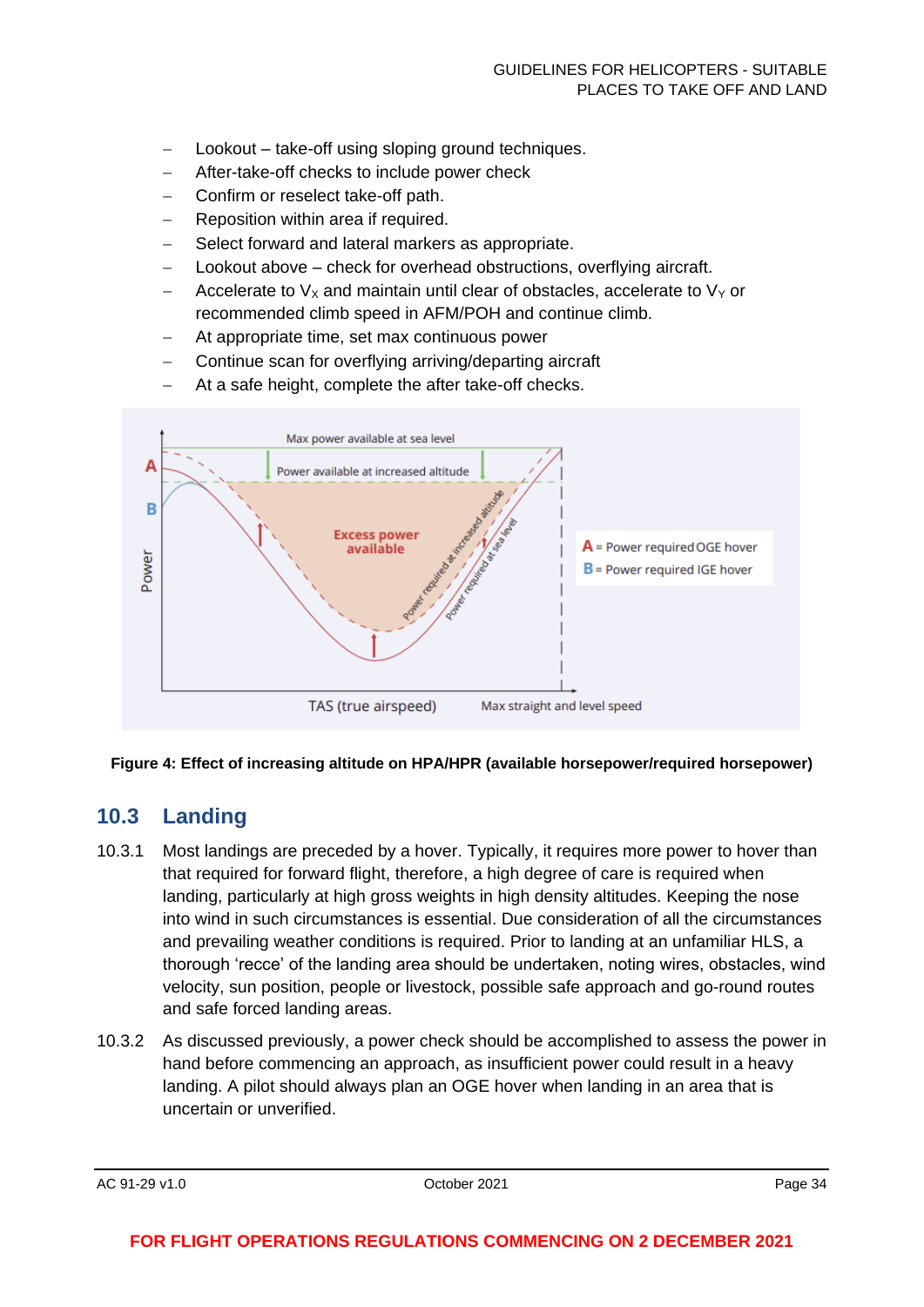- 10.3.3 As every flight instructor will attest, the execution of a good, safe landing starts with a stabilised approach. This is particularly important when the transition from translational lift to ground effect is made. If too slow too early, the helicopter may develop a high rate of descent, too fast, and large or rapid control inputs may be required to overcome the helicopter inertia, where 'power settling' <sup>1</sup> may occur. It cannot be overly emphasised that a go-around should be carried out as soon as you recognise your landing configuration is not stable.
- 10.3.4 A stabilised approach occurs when the aircraft is in the landing configuration, all prelanding checks have been performed, the aircraft is aligned on the final approach path and the pilot maintains a constant rate of descent/speed combination towards the aiming point on the runway or HLS, as determined from the AFM/POH.
- 10.3.5 Landing:
	- prior to commencing the approach, conduct a thorough recce of the area between 300' and 500' agl and a speed of  $V_Y$
	- stabilise the configured aircraft on final, maintaining  $V<sub>Y</sub>$  initially
	- − monitor ROD/Speed/Power margin and beware VORTEX RING STATE.
	- − consider a go-round using planned path if:
		- o the rate of descent becomes excessive
		- o the closing speed becomes excessive (possible downwind component)
		- o the airspeed falls below 30 kts with an excessively high rate of descent
		- o the power 'in hand'/power margin insufficient to safely continue approach.
	- − check to confirm the information gained in the recce is accurate
	- − reduce groundspeed in final stages ensuring a safe clearance from obstacles
	- at approximately 50 ft, commence a flare, introducing power to establish a hover
	- land using sloping ground technique.



**Figure 5: Typical example of a recce to land in an unfamiliar area**

 $1$  Not to be confused with 'settling with power' (vortex ring).